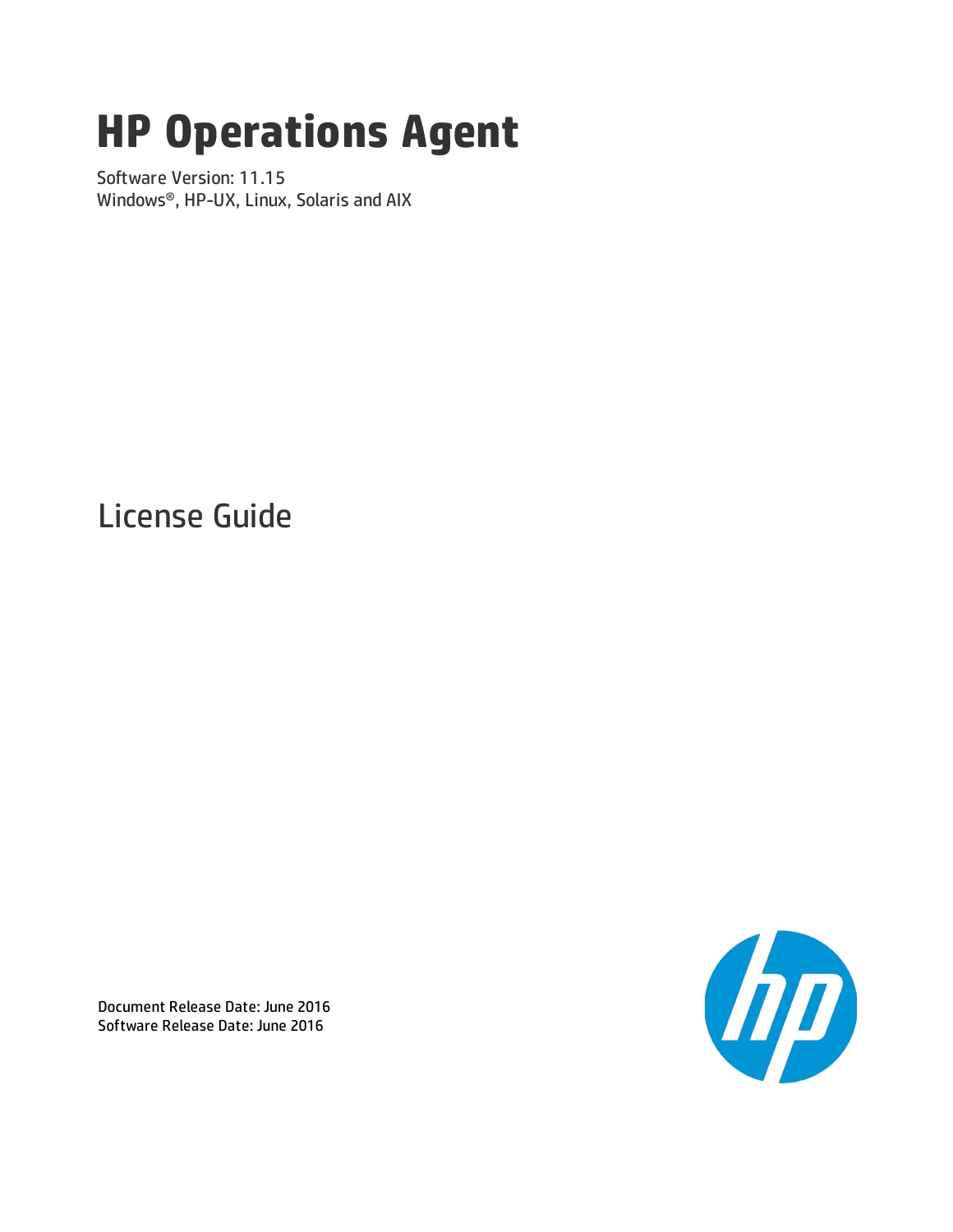### Legal Notices

### **Warranty**

The only warranties for HP products and services are set forth in the express warranty statements accompanying such products and services. Nothing herein should be construed as constituting an additional warranty. HP shall not be liable for technical or editorial errors or omissions contained herein.

The information contained herein is subject to change without notice.

### Restricted Rights Legend

Confidential computer software. Valid license from HP required for possession, use or copying. Consistent with FAR 12.211 and 12.212, Commercial Computer Software, Computer Software Documentation, and Technical Data for Commercial Items are licensed to the U.S. Government under vendor's standard commercial license.

### Copyright Notice

© Copyright 2011-2016 Hewlett-Packard Development Company, L.P.

### Trademark Notices

Adobe ® is a trademark of Adobe Systems Incorporated.

Microsoft® and Windows® are U.S. registered trademarks of the Microsoft group of companies.

UNIX® is a registered trademark of The Open Group.

This product includes an interface of the 'zlib' general purpose compression library, which is Copyright © 1995-2002 Jean-loup Gailly and Mark Adler.

## Acknowledgements

This product includes cryptographic software written by Eric Young (eay@cryptsoft.com).

This product includes software developed by the OpenSSL Project for use in the OpenSSL Toolkit (http://www.openssl.org/).

This product includes software written by Tim Hudson (tjh@cryptsoft.com).

This product includes an interface of the 'zlib' general purpose compression library, which is Copyright ©1995-2002 Jean-loup Gailly and Mark Adler.

### Documentation Updates

The title page of this document contains the following identifying information:

- Software Version number, which indicates the software version.
- Document Release Date, which changes each time the document is updated.
- Software Release Date, which indicates the release date of this version of the software.

To check for recent updates or to verify that you are using the most recent edition of a document, go to: **https://softwaresupport.hp.com**

This site requires that you register for an HP Passport and sign in. To register for an HP Passport ID, go to: **https://hpp12.passport.hp.com/hppcf/createuser.do**

Or click the **the Register** link at the top of the HP Software Support page.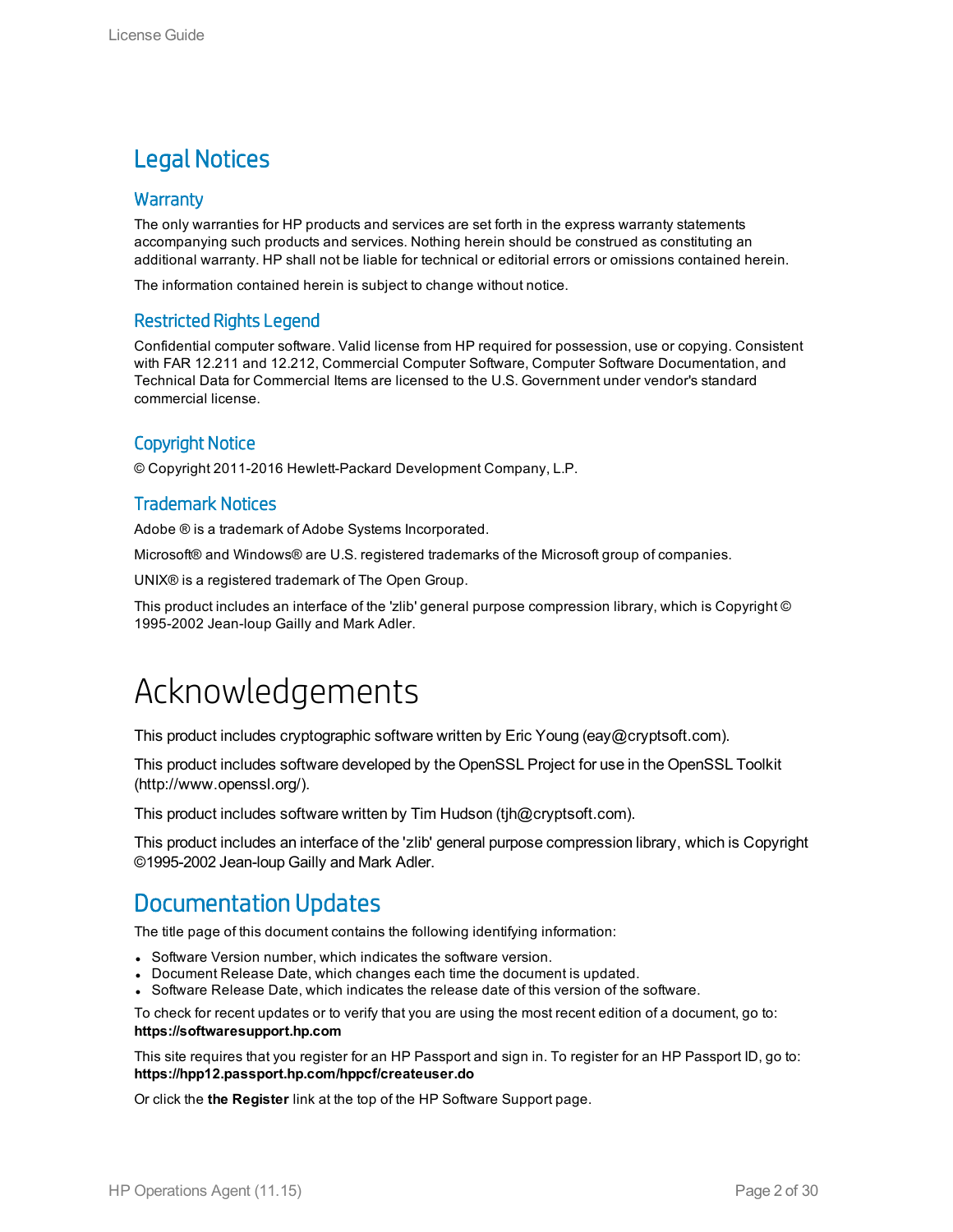You will also receive updated or new editions if you subscribe to the appropriate product support service. Contact your HP sales representative for details.

### **Support**

Visit the HP Software Support Online web site at: **https://softwaresupport.hp.com**

This web site provides contact information and details about the products, services, and support that HP Software offers.

HP Software online support provides customer self-solve capabilities. It provides a fast and efficient way to access interactive technical support tools needed to manage your business. As a valued support customer, you can benefit by using the support web site to:

- Search for knowledge documents of interest
- Submit and track support cases and enhancement requests
- Download software patches
- Manage support contracts
- Look up HP support contacts
- Review information about available services
- Enter into discussions with other software customers
- Research and register for software training

Most of the support areas require that you register as an HP Passport user and sign in. Many also require a support contract. To register for an HP Passport ID, go to:

#### **https://hpp12.passport.hp.com/hppcf/createuser.do**

To find more information about access levels, go to:

#### **https://softwaresupport.hp.com/web/softwaresupport/access-levels**

**HP Software Solutions Now** accesses the HPSW Solution and Integration Portal Web site. This site enables you to explore HP Product Solutions to meet your business needs, includes a full list of Integrations between HP Products, as well as a listing of ITIL Processes. The URL for this Web site is **http://h20230.www2.hp.com/sc/solutions/index.jsp**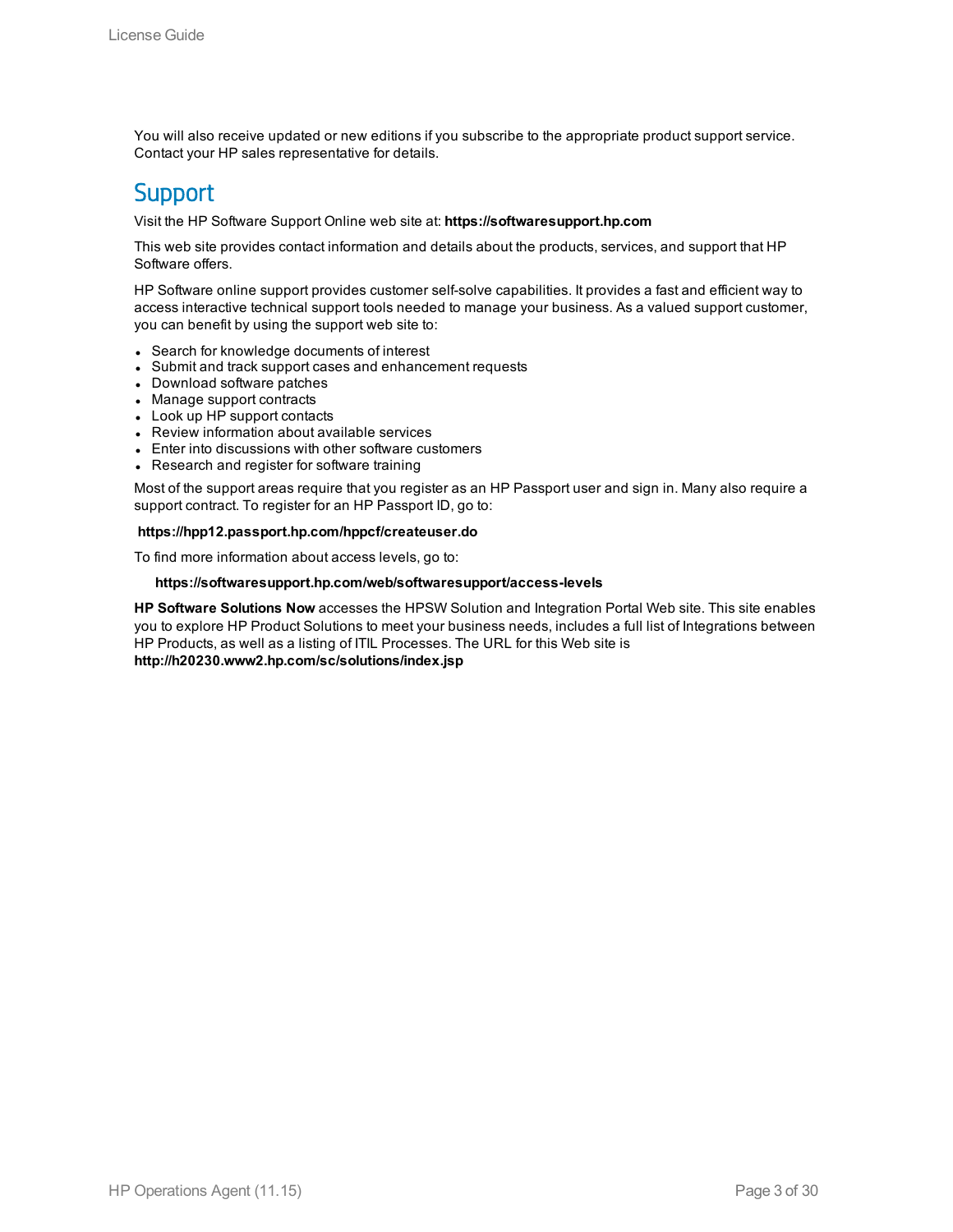## **Contents**

| Apply Licenses Using a Profile File Remotely from HPOM for Windows 17        |  |
|------------------------------------------------------------------------------|--|
| Apply Licenses Using a Profile File Remotely from HPOM for UNIX or Linux  18 |  |
|                                                                              |  |
|                                                                              |  |
|                                                                              |  |
|                                                                              |  |
|                                                                              |  |
|                                                                              |  |
|                                                                              |  |
|                                                                              |  |
|                                                                              |  |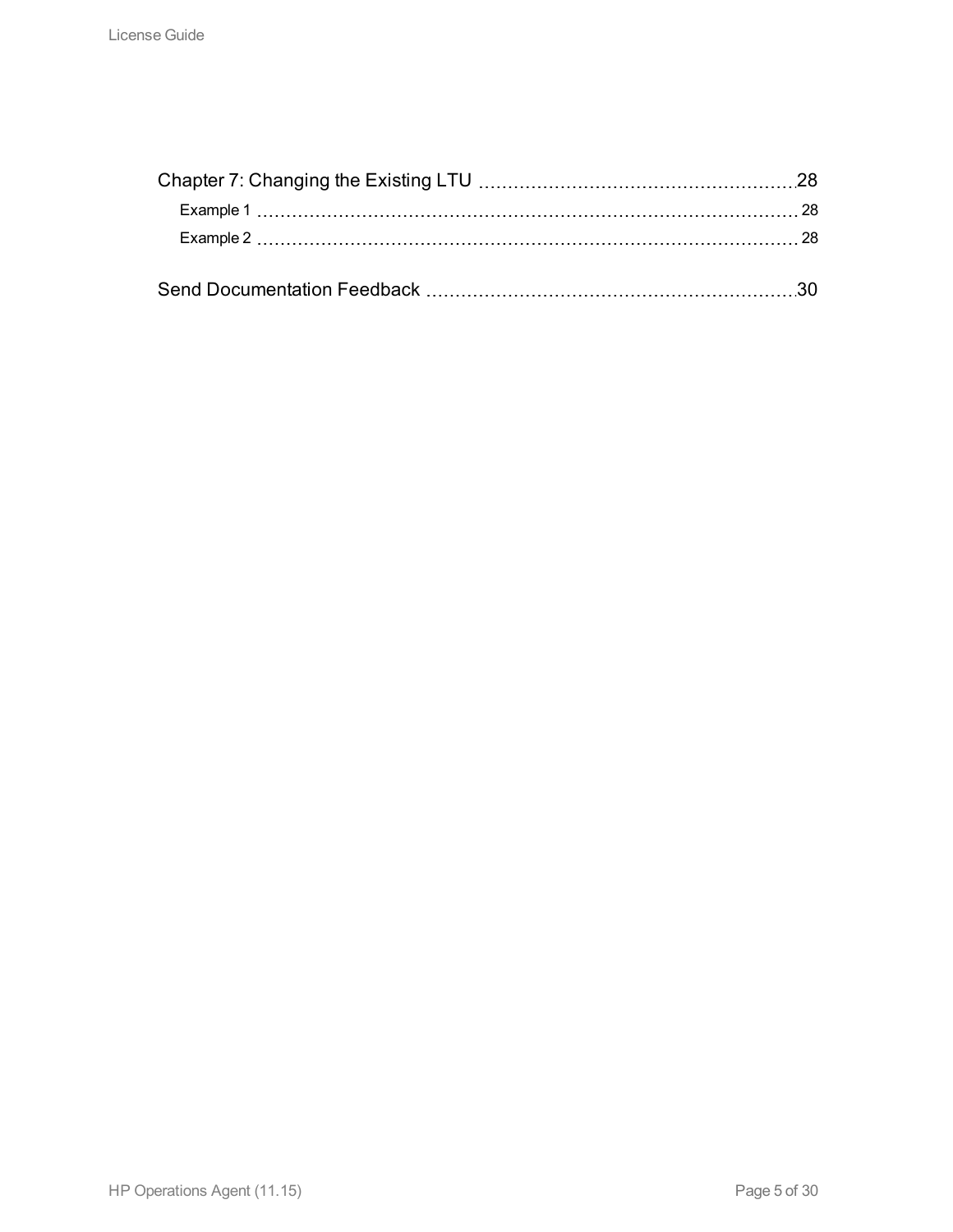## <span id="page-5-0"></span>Chapter 1: Introduction

Based on the type of installation, you can use the HP Operations agent with one of the following types of licenses:

- Evaluation License
- Extended License
- Permanent License

<span id="page-5-1"></span>The oalicense utility helps you enable a license. In addition, you can migrate from one type of license to another with the help of the oalicense utility.

## What's New in HP Operations Agent 11.15

The new licensing policy for different scenarios is listed in the following table.

### Table 1: New Licensing Behavior

| <b>Scenarios</b>                                                                    | <b>Evaluation License</b>                                                                                                                              | <b>Permanent License</b>                                                                                                                                                                        | <b>Components</b><br>that will<br>work                               |
|-------------------------------------------------------------------------------------|--------------------------------------------------------------------------------------------------------------------------------------------------------|-------------------------------------------------------------------------------------------------------------------------------------------------------------------------------------------------|----------------------------------------------------------------------|
| Installing HP<br>Operations agent on a<br>standalone node.                          | None (default).<br>$\bullet$<br>Based on your<br>requirement, set the<br>license in the profile file.<br>The respective LTU is<br>set to evaluation.   | None (default).<br>$\bullet$<br>Based on your<br>$\bullet$<br>requirement, set the<br>license in the profile file.<br>The respective LTU is<br>set to permanent.                                | See<br>"Comparison<br>Matrix for<br>LTUs" on<br>page 15              |
| Installing HP<br>Operations agent<br>remotely on a node from<br>HPOM console.       | None (default).<br>$\bullet$<br>Based on your<br>requirement, set the<br>license in the profile file.<br>The respective LTU is<br>set to evaluation.   | HP Operations OS Inst<br>$\bullet$<br>Adv SW LTU (default).<br>Based on your<br>$\bullet$<br>requirement, set the<br>license in the profile file.<br>The respective LTU is<br>set to permanent. | See<br>"Comparison<br>Matrix for<br>LTU <sub>s</sub> " on<br>page 15 |
| Installing on a node<br>where 8 xx version of<br>HP Operations agent is<br>present. | None (default).<br>$\bullet$<br>• Based on your<br>requirement, set the<br>license in the profile file.<br>The respective LTU is<br>set to evaluation. | HP Operations OS Inst<br>$\bullet$<br>Adv SW LTU (default).<br>Based on your<br>$\bullet$<br>requirement, set the<br>license in the profile file.<br>The respective LTU is<br>set to permanent. | See<br>"Comparison<br><b>Matrix for</b><br>LTUs" on<br>page 15       |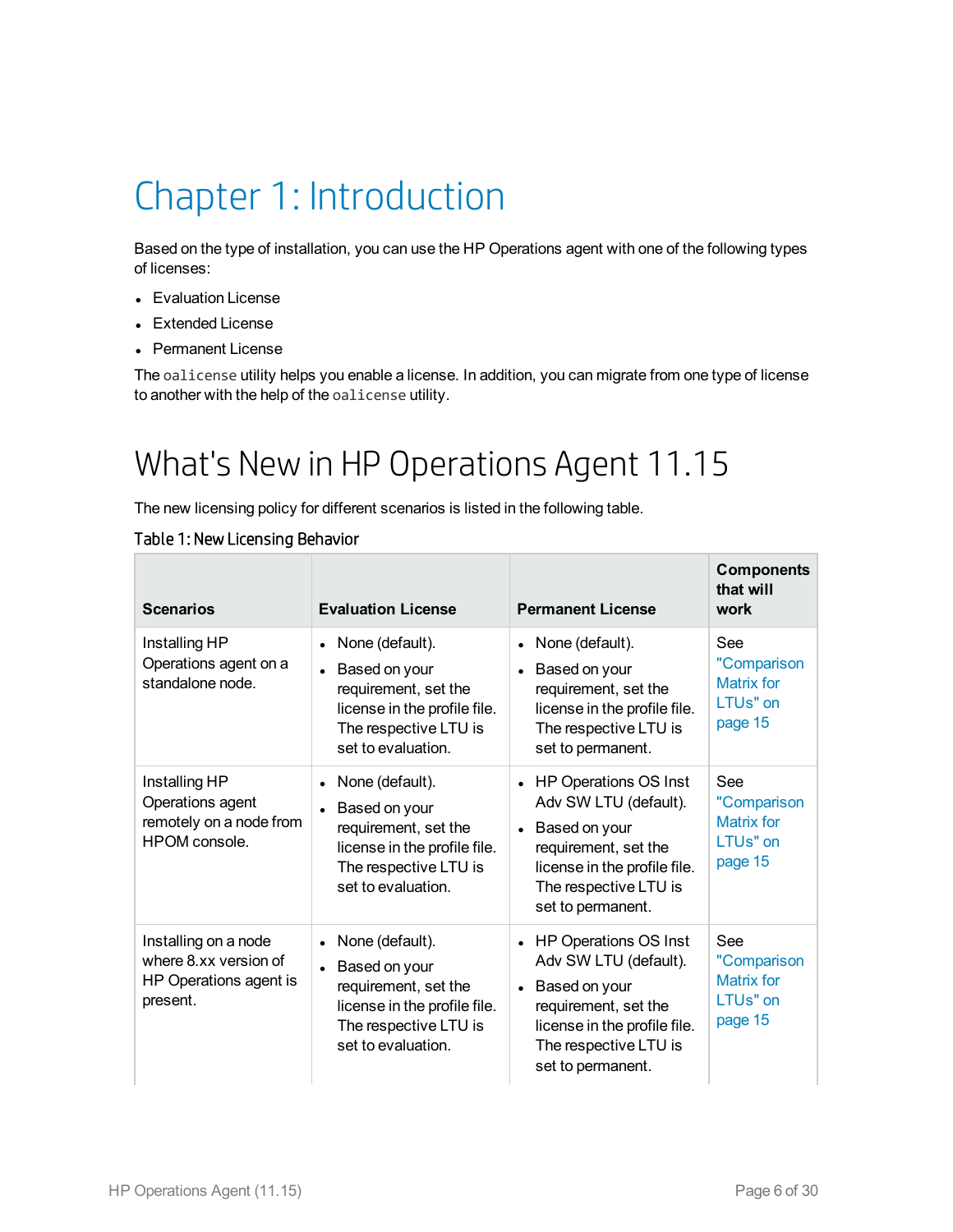| Table 1: New Licensing Behavior, continued |  |
|--------------------------------------------|--|
|--------------------------------------------|--|

| <b>Scenarios</b>                                                                                  | <b>Evaluation License</b>                                                                                                                                                                                                          | <b>Permanent License</b>                                                                                                                                                                                                        | <b>Components</b><br>that will<br>work                         |
|---------------------------------------------------------------------------------------------------|------------------------------------------------------------------------------------------------------------------------------------------------------------------------------------------------------------------------------------|---------------------------------------------------------------------------------------------------------------------------------------------------------------------------------------------------------------------------------|----------------------------------------------------------------|
| Upgrading to HP<br>Operations agent 11.11<br>from previous 11.xx<br>version on a node.            | The existing evaluation<br>$\bullet$<br>licenses will work after<br>installing 11.11 version.<br>Based on your<br>$\bullet$<br>requirement, set the<br>license in the profile file.<br>The respective LTU is<br>set to evaluation. | The existing permanent<br>$\bullet$<br>licenses will work after<br>installing 11.11 version.<br>Based on your<br>$\bullet$<br>requirement, set the<br>license in the profile file.<br>The respective LTU is<br>set to permanent | See<br>"Comparison<br><b>Matrix for</b><br>LTUs" on<br>page 15 |
| Migrating to HP<br>Operations agent 11.11<br>from Glance Plus<br>Software 5.xx on a<br>node.      | None (default).<br>$\bullet$<br>Based on your<br>requirement, set the<br>license in the profile file.<br>The respective LTU is<br>set to evaluation.                                                                               | <b>Glance Software LTU</b><br>(default).<br>Based on your<br>$\bullet$<br>requirement, set the<br>license in the profile file.<br>The respective LTU is<br>set to permanent                                                     | See<br>"Comparison<br><b>Matrix for</b><br>LTUs" on<br>page 15 |
| Migrating to HP<br>Operations agent 11.11<br>from Performance<br>Agent 5.xx version on a<br>node. | None (default).<br>$\bullet$<br>Based on your<br>requirement, set the<br>license in the profile file.<br>The respective LTU is<br>set to evaluation.                                                                               | HP Operations OS Inst<br>$\bullet$<br>Performance LTU<br>(default).<br>Based on your<br>$\bullet$<br>requirement, set the<br>license in the profile file.<br>The respective LTU is<br>set to permanent.                         | See<br>"Comparison<br>Matrix for<br>LTUs" on<br>page 15        |

## <span id="page-6-0"></span>Setting an Evaluation or Permanent License

You can set the an evaluation or a permanent license in the following ways:

<sup>l</sup> **Apply from a standalone node or management server**: In this method, you manually enable a permanent license on the node by using the oalicense command for each LTU separately.

After you install Operations Agent 11.10 on a standalone node, the default settings for the license is set to **None**. Only after you apply the licenses, the Operations monitoring components and the performance collection component will start working. The basic HP Operations agent processes will work on the node even if the licenses are not set. In an environment where HPOM is not present, the HP Operations agent installation on a standalone server enables only the basic HP Operations agent processes.

A remote installation using the HPOM console enables a permanent license on the node.

For more information, see Applying an Evaluation or [Permanent](#page-19-0) License.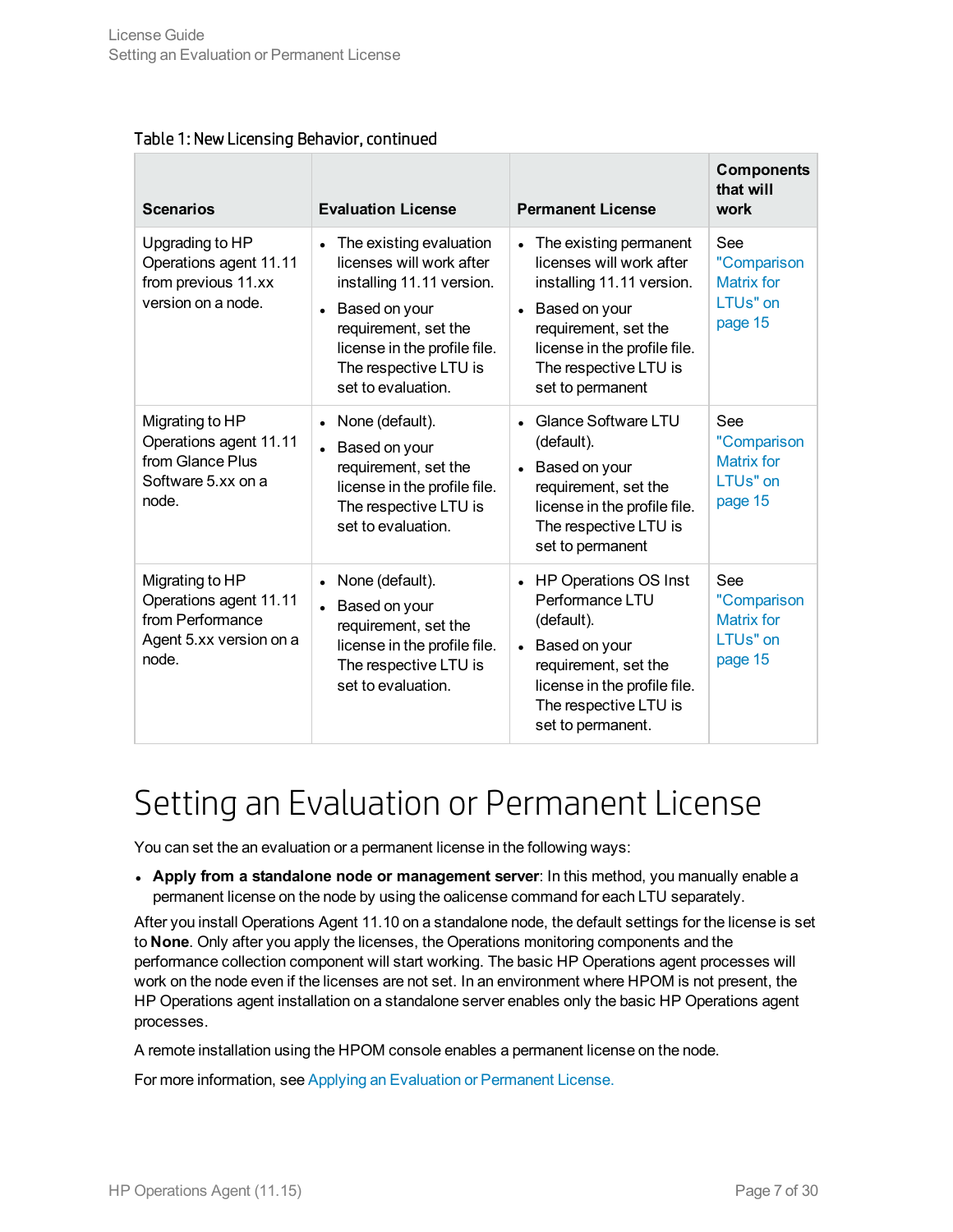<sup>l</sup> **Using a profile file**: In this method, you can enable a permanent or an evaluation license from the available list of LTUs from a profile file. The LTUs are specified in the text file or the configuration file before you start installing the HP Operations agent. For more information, see [Applying](#page-15-0) an Evaluation or [Permanent](#page-15-0) License using a Profile File.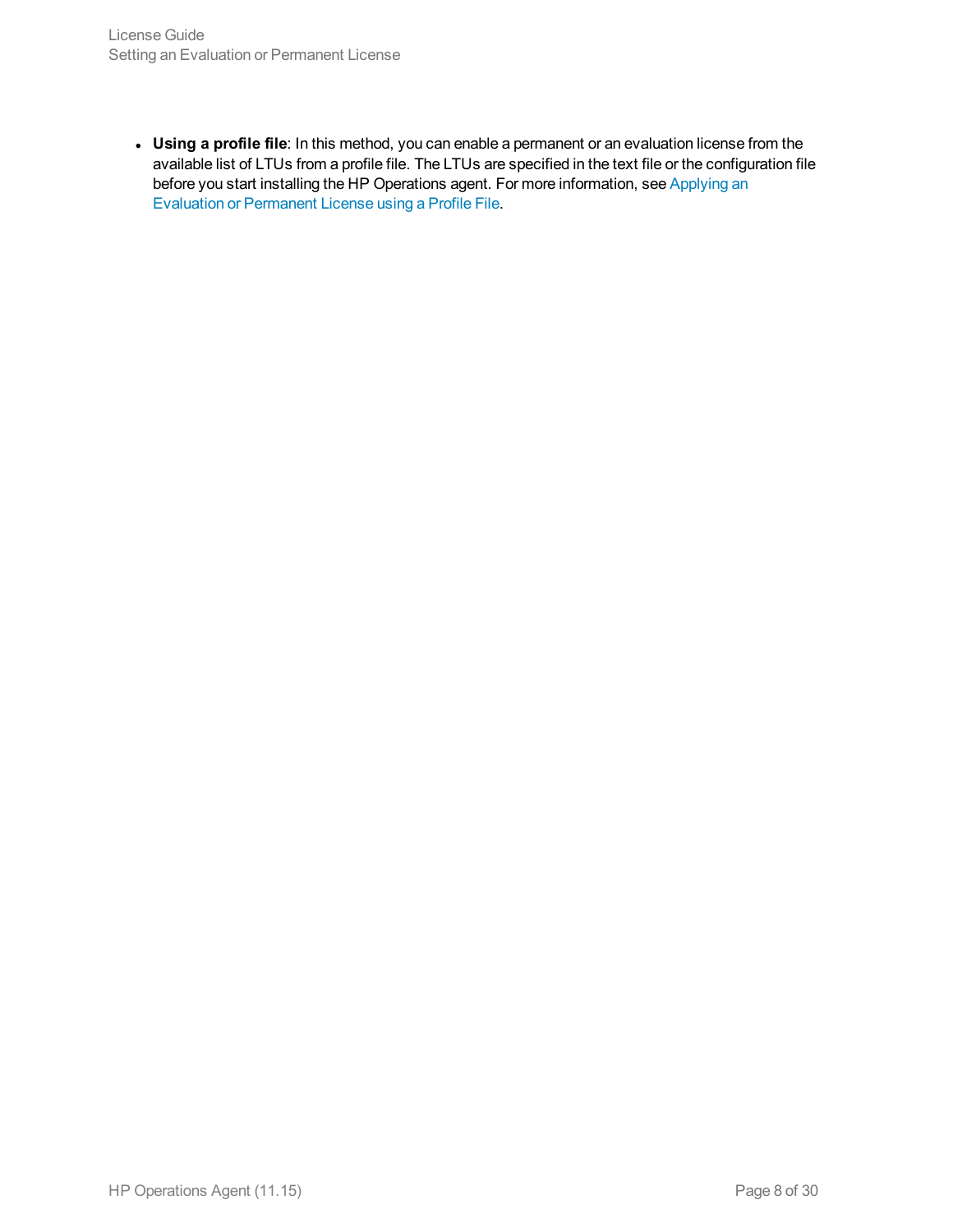# <span id="page-8-0"></span>Chapter 2: LTUs for the HP Operations Agent 11.15

You can apply one of the following **licenses to use** (**LTUs**) for the HP Operations agent product:

- HP [Operations](#page-8-1) OS Inst Adv SW LTU
- HP Operations OS Inst [Performance](#page-9-0) LTU
- HP Ops OS Inst to [Realtime](#page-10-0) Inst LTU
- HP Ops OS Inst Perf to OS Inst Adv [LTU](#page-11-0)
- **Glance [Software](#page-11-1) LTU**
- <span id="page-8-1"></span>**Glance Pak [Software](#page-12-0) LTU**

## HP Operations OS Inst Adv SW LTU

This LTU enables you to use all the components of the HP Operations agent except the following components: RTM, RTMA, and GlancePlus.





### **Additional Versions**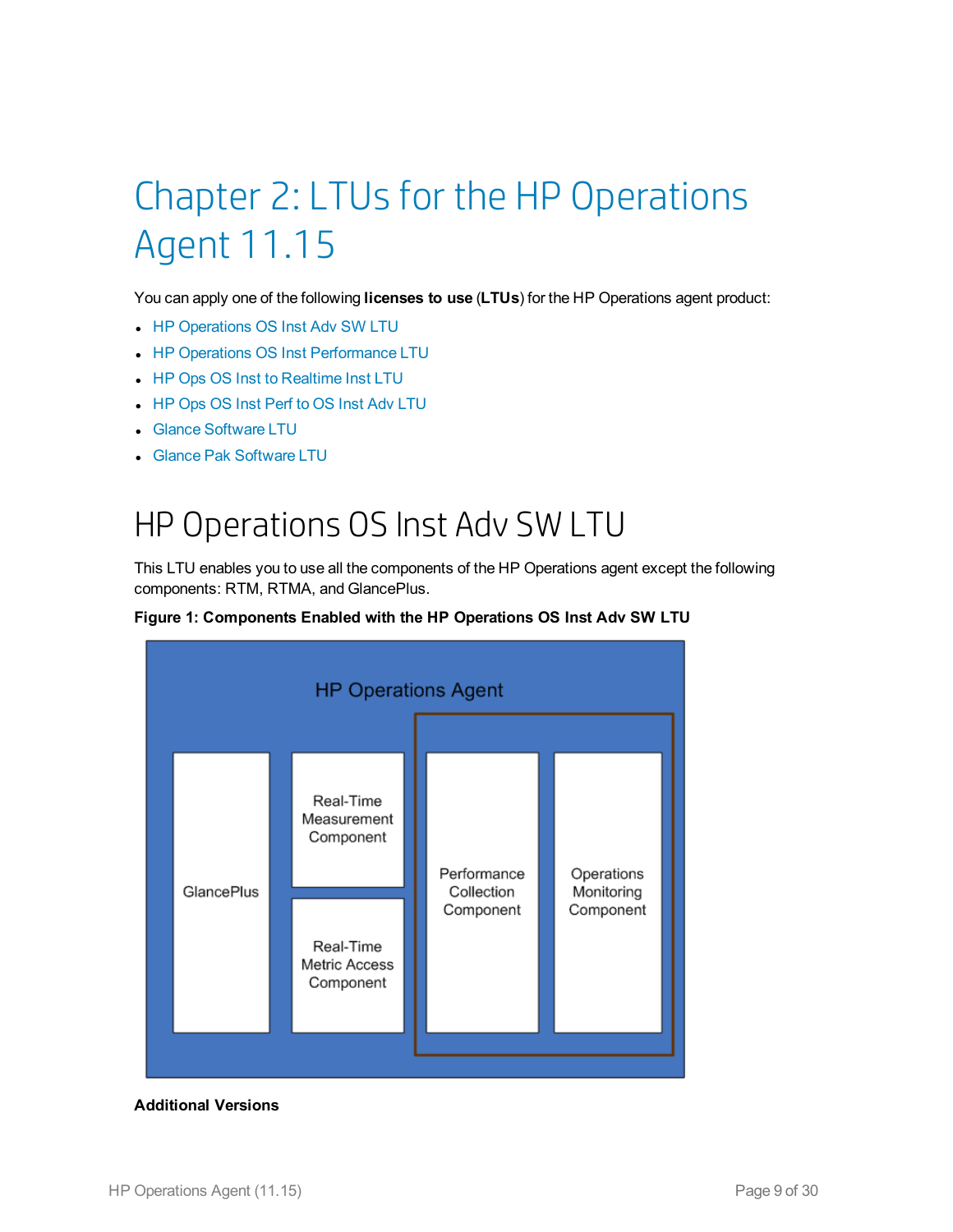The HP Operations OS Inst Adv SW LTU is available in the following additional versions:

- **HP** Operations OS Inst Adv NP FO SW LTU: If you want to monitor systems that are running in a failover cluster setup, you must install the HP Operations agent on all the nodes in the cluster. You can use the HP Operations OS Inst Adv NP FO SW LTU on nodes in the cluster that are not active. This LTU can be used only in the permanent mode; you cannot use this LTU for evaluation.
- <sup>l</sup> **HP Operations OS Inst Adv NP DV SW LTU**: If you want to install the HP Operations agent on test systems (for the planning and evaluation purpose), use the HP Operations OS Inst Adv NP DV SW LTU. This LTU can be used only in the permanent mode; you cannot use this LTU for evaluation.

## <span id="page-9-0"></span>HP Operations OS Inst Performance LTU

This LTU enables you to use only the Performance Collection Component component of the HP Operations agent. This LTU enables you to monitor the performance of a standalone system.



**Figure 2: Components Enabled by the HP Operations OS Inst Performance LTU**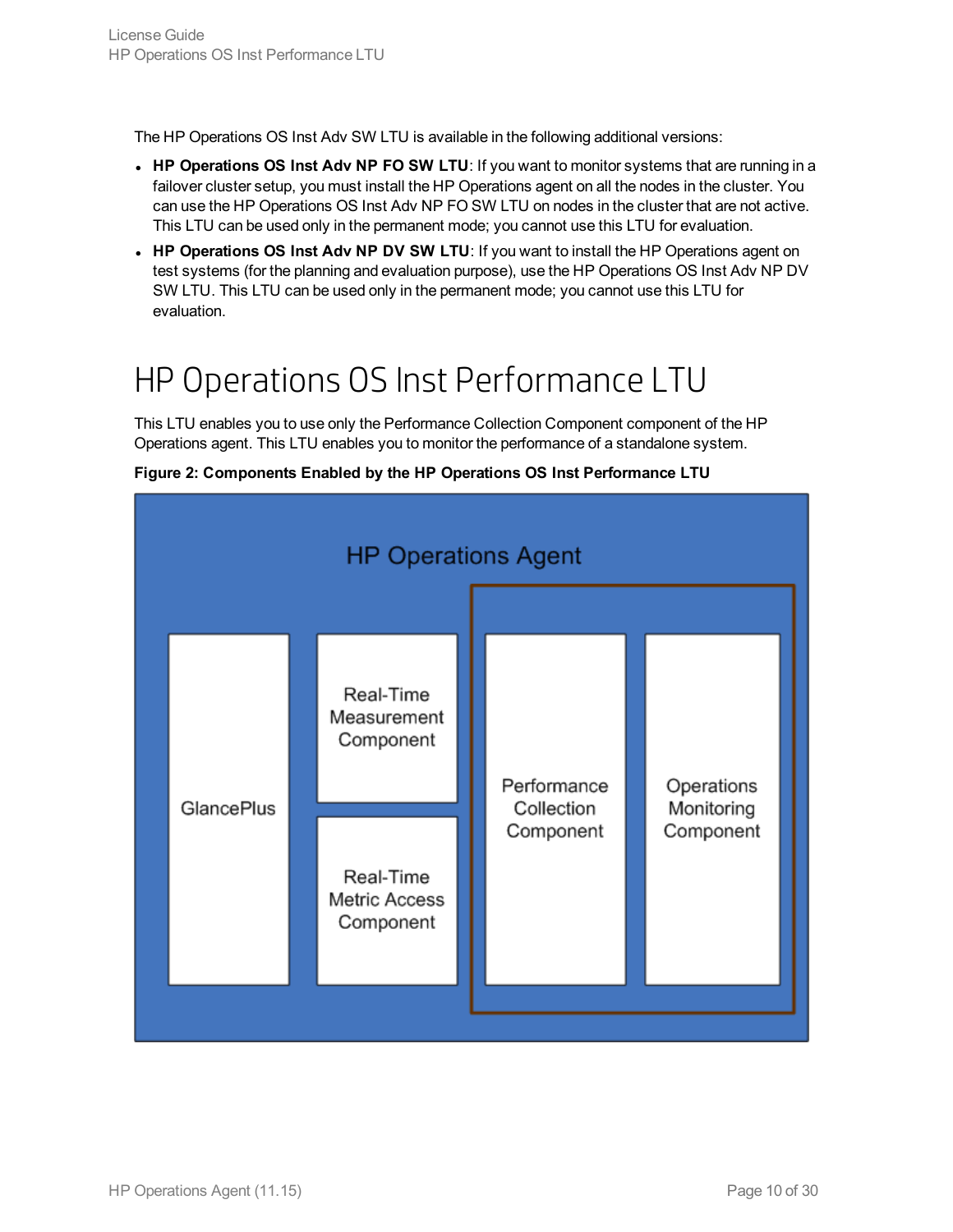## <span id="page-10-0"></span>HP Ops OS Inst to Realtime Inst LTU

This LTU enables you to use all the features of the HP Operations agent with the RTM and RTMA components, but does not include the GlancePlus software. After applying this LTU, you can integrate the HP Operations agent 11.15 with HP Performance Manager 9.00 and view the real-time system data collected by the HP Operations agent from multiple nodes in the Diagnostic View tab of HP Performance Manager 9.00. In addition, you can use the cpsh utility to view the real-time system data collected by the HP Operations agent from different nodes.

Before you apply this LTU, make sure that the HP Operations OS Inst Adv SW LTU is already applied on the node.

Figure 3 highlights the components enabled by the HP Ops OS Inst to Realtime Inst LTU.



### **Figure 3: Components Enabled by the HP Ops OS Inst to Realtime Inst LTU**

### **Additional Versions**

The HP Ops OS Inst to Realtime Inst LTU is available in the following additional versions:

- <sup>l</sup> **HP Ops OS Inst to Realtime Inst NP FO LTU**: If you want to monitor systems that are running in a failover cluster setup, you must install the HP Operations agent on all the nodes in the cluster. You can use the HP Ops OS Inst to Realtime Inst NP FO LTU on nodes in the cluster that are not active. This LTU can be used only in the permanent mode; you cannot use this LTU for evaluation.
- <sup>l</sup> **HP Ops OS Inst to Realtime Inst NP DV LTU** : If you want to install the HP Operations agent on test systems (for the planning and evaluation purpose), use the HP Ops OS Inst to Realtime Inst NP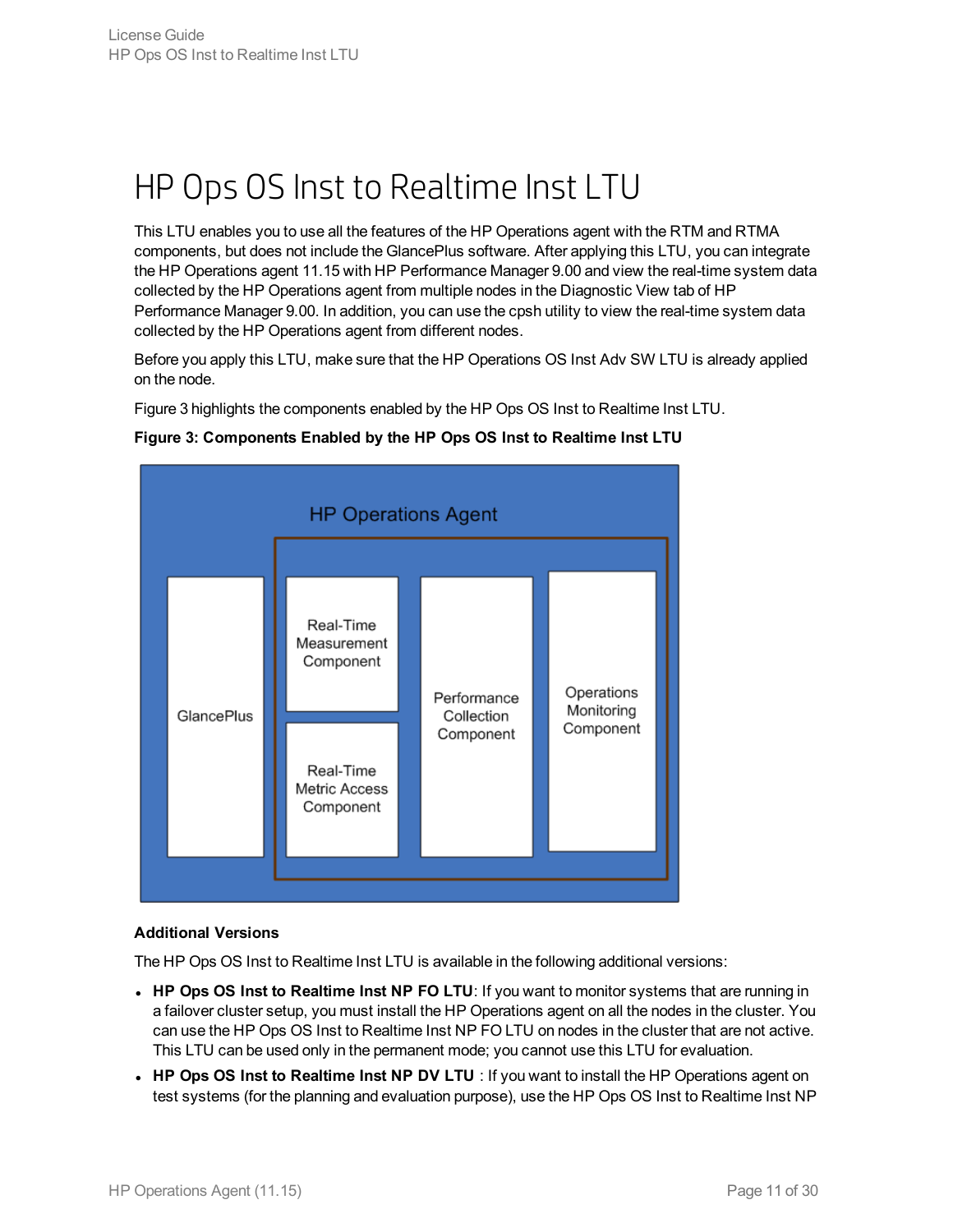<span id="page-11-0"></span>DV LTU . This LTU can be used only in the permanent mode; you cannot use this LTU for evaluation.

## HP Ops OS Inst Perf to OS Inst Adv LTU

This LTU enables you to upgrade the existing HP Operations OS Inst Performance LTU on a standalone server to HP Operations OS Inst Adv SW LTU, to use the features of the HP Operations agent except the following components: RTM, RTMA, and GlancePlus. This LTU can be used only in the permanent mode; you cannot use this LTU for evaluation.

#### **Additional Versions**

The HP Ops OS Inst Perf to OS Inst Adv LTU is available in the following additional versions:

- <sup>l</sup> **HP Perf to OS Inst Adv Upg Software NP FO SW LTU**: If you want to monitor systems that are running in a failover cluster setup, you must install the HP Operations agent on all the nodes in the cluster. You can use the HP Perf to OS Inst Adv Upg Software NP FO SW LTU on nodes in the cluster that are not active. This LTU can be used only in the permanent mode; you cannot use this LTU for evaluation.
- <sup>l</sup> **HP Perf to OS Inst Adv Upg Software NP DV SW LTU**: If you want to install the HP Operations agent on test systems (for the planning and evaluation purpose), use the HP Perf to OS Inst Adv Upg Software NP DV SW LTU. This LTU can be used only in the permanent mode; you cannot use this LTU for evaluation.

### <span id="page-11-1"></span>Glance Software LTU

**Note:** Because the GlancePlus software is supported only on UNIX/Linux platforms, you can apply this LTU only on UNIX/Linux nodes.

This LTU enables only the GlancePlus software and the RTMA component on the node. If you enable only this LTU on a node, you can use only the GlancePlus software with the RTMA component on the node. With this LTU, you can use the cpsh utility to view the real-time system data collected by the HP Operations agent from different nodes. You cannot use other standard features offered by the HP Operations agent.

### **Figure 4: Components Enabled by the Glance Software LTU**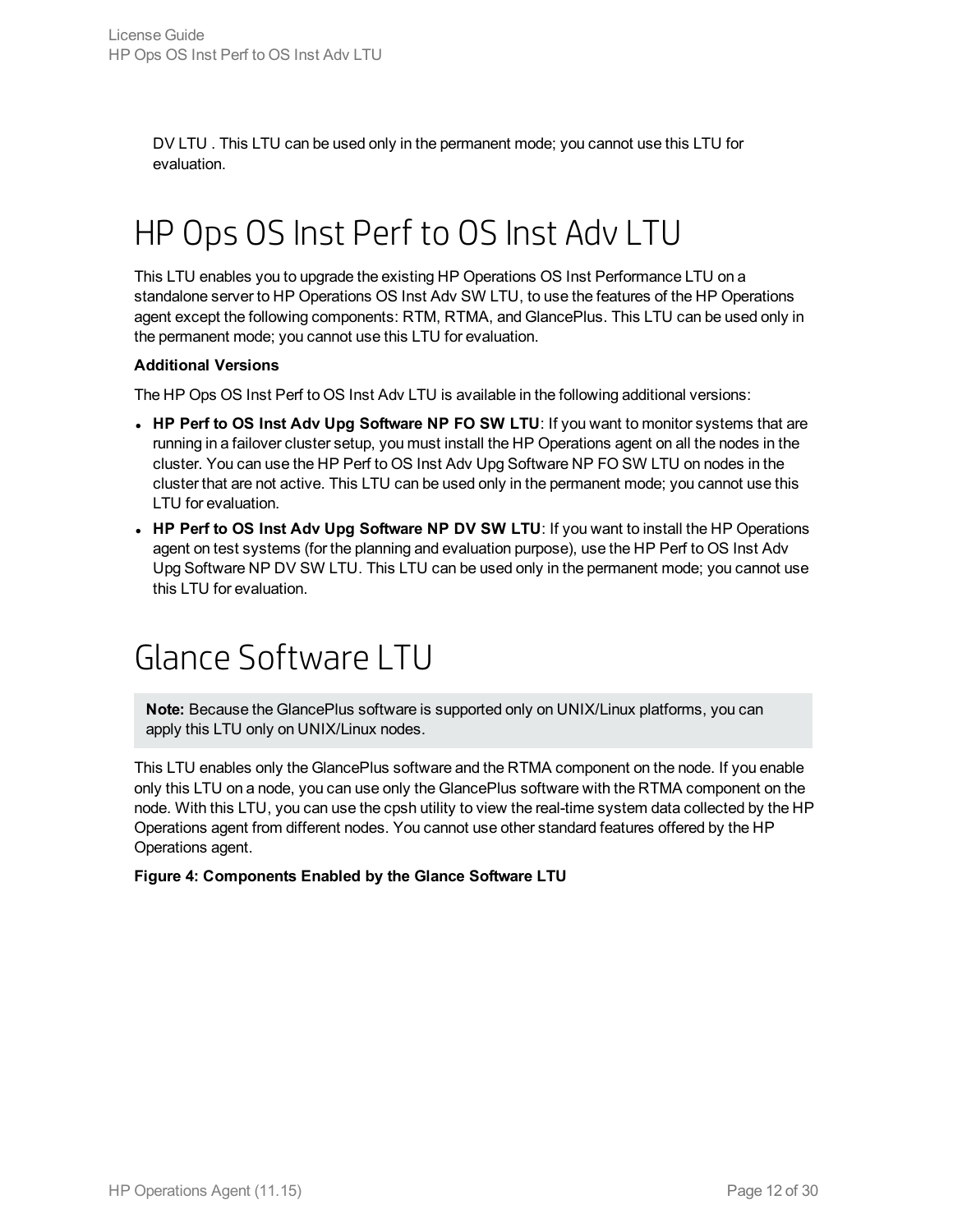

## <span id="page-12-0"></span>Glance Pak Software LTU

**Note:** Because the GlancePlus software is supported only on UNIX/Linux platforms, you can apply this LTU only on UNIX/Linux nodes.

This LTU enables you to use only the Performance Collection Component component of the HP Operations agent along with the GlancePlus software and the RTMA component. With this LTU, you can use the cpsh utility to view the real-time system data collected by the HP Operations agent from different nodes.

**Figure 5: Components Enabled by the Glance Pak Software LTU**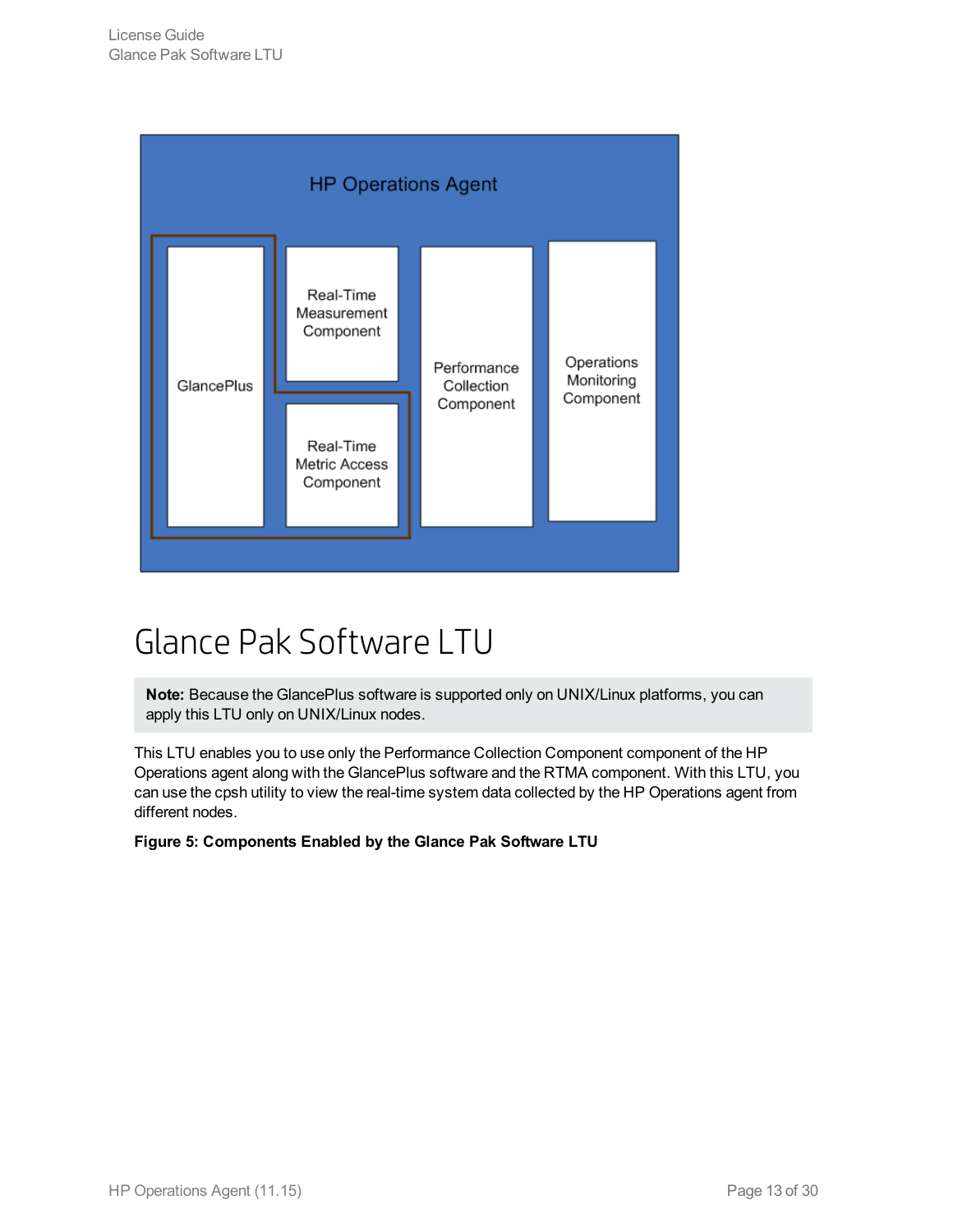

## <span id="page-13-0"></span>Availability of Add-in Modules with Different LTUs

The evaluation license enables the HP Operations agent with the RTM and RTMA components and the GlancePlus software on the node. However, if you do not apply a permanent license within 60 days after installation (or extend the evaluation license), the

HP Operations agent (with RTM, RTMA, and GlancePlus) will be rendered ineffective. You can make a selection from six different LTUs. You can enable the HP Operations agent with a combination of the add-in modules (RTM, RTMA, or GlancePlus) on the node by using one of these LTUs.

Table 2 lists the availability of the add-in modules for different LTUs for the HP Operations agent.

### Table 2: Add-in Modules with Different LTUs

| <b>LTU</b>                               | <b>GlancePlus Software</b> | <b>RTM</b> | <b>RTMA</b> |
|------------------------------------------|----------------------------|------------|-------------|
| HP Operations OS Inst Adv SW LTU         | No                         | No         | No.         |
| a) HP Operations OS Inst Performance LTU | No                         | No         | No          |
| HP Ops OS Inst Perf to OS Inst Adv LTU   | No                         | No         | Nο          |
| HP Ops OS Inst to Realtime Inst LTU      | No                         | Yes        | Yes         |
| b) Glance Pak Software LTU               | Yes                        | No         | Yes         |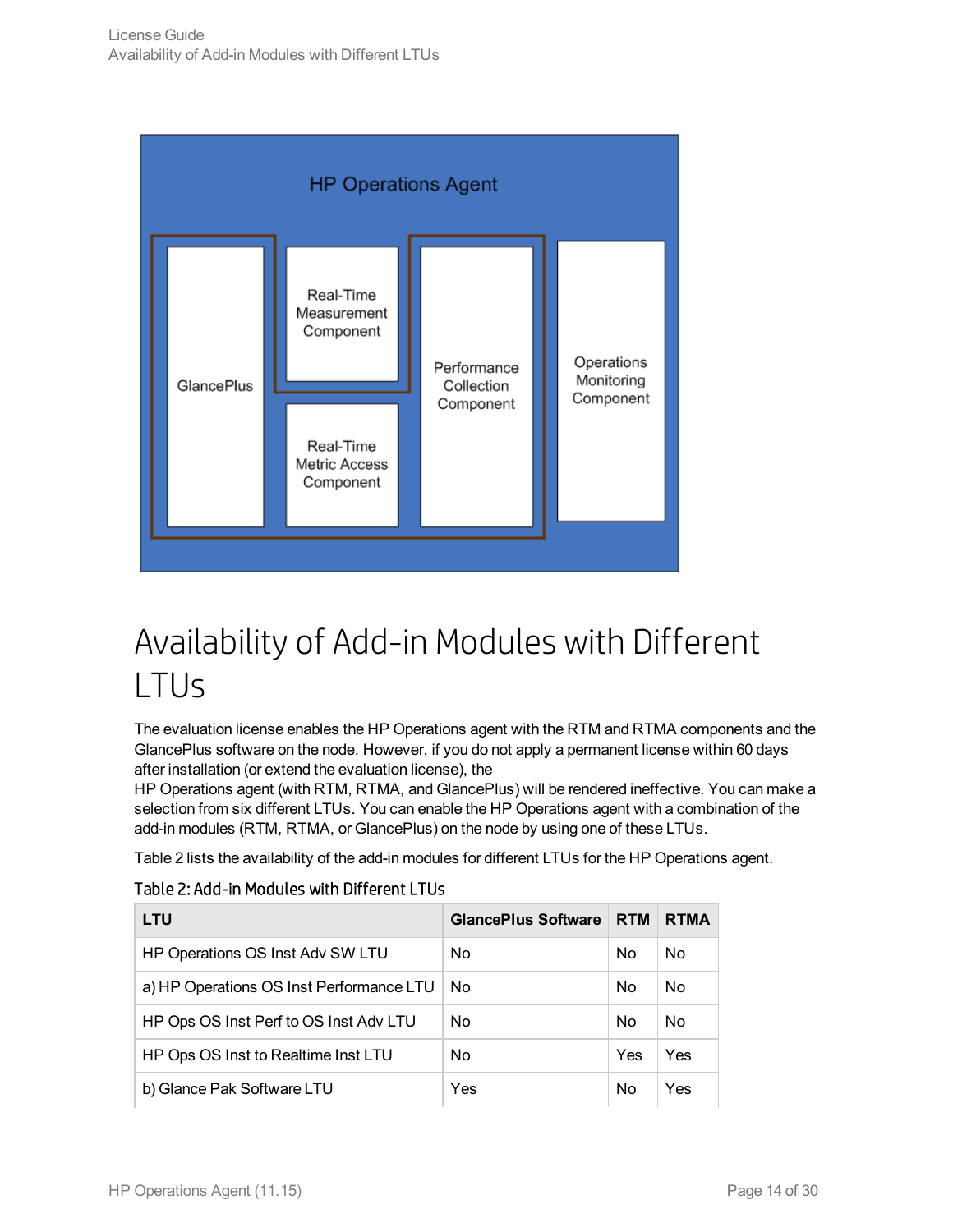### Table 2: Add-in Modules with Different LTUs, continued

| <b>LTU</b>             | GlancePlus Software RTM RTMA |    |     |
|------------------------|------------------------------|----|-----|
| c) Glance Software LTU | Yes                          | No | Yes |

a) If you enable only the HP Operations OS Inst Performance LTU, you cannot use any standard feature of the HP Operations agent other than the Performance Collection Component component.

b) If you enable only the Glance Pak Software LTU, you cannot use any standard feature of the HP Operations agent other than the Performance Collection Component, GlancePlus software, and the RTMA component.

<span id="page-14-0"></span>c) If you enable only the Glance Software LTU, you cannot use any standard feature of the HP Operations agent other than the GlancePlus software with the RTMA component.

## Comparison Matrix for LTUs

Table 3 lists the HP Operations agent components presented by different LTUs.

### Table 3: LTU Comparison Matrix

| <b>LTU vs. Components</b>                            | <b>Operations</b><br><b>Monitoring</b><br>Component | Performance<br><b>Collection</b><br>Component | <b>RTM</b> | <b>RTMA</b>               | Glance<br><b>Plus</b>     |
|------------------------------------------------------|-----------------------------------------------------|-----------------------------------------------|------------|---------------------------|---------------------------|
| HP Operations OS Inst Adv SW LTU                     | Yes                                                 | Yes                                           | X          | $\boldsymbol{\mathsf{x}}$ | X                         |
| HP Ops OS Inst to Realtime Inst LTU                  | Yes                                                 | Yes                                           | Yes.       | Yes                       | X                         |
| HP Operations OS Inst Performance LTU                | $\times$                                            | Yes                                           | X          | $\times$                  | $\boldsymbol{\mathsf{x}}$ |
| HP Ops OS Inst Perf to OS Inst Adv LTU               | Yes                                                 | Yes                                           | X          | $\times$                  | $\boldsymbol{\mathsf{x}}$ |
| On UNIX/Linux nodes only. Glance<br>Software LTU     | $\boldsymbol{\mathsf{x}}$                           | X                                             | X          | Yes                       | Yes                       |
| On UNIX/Linux nodes only. Glance Pak<br>Software LTU | X                                                   | Yes.                                          | X          | <b>Yes</b>                | Yes                       |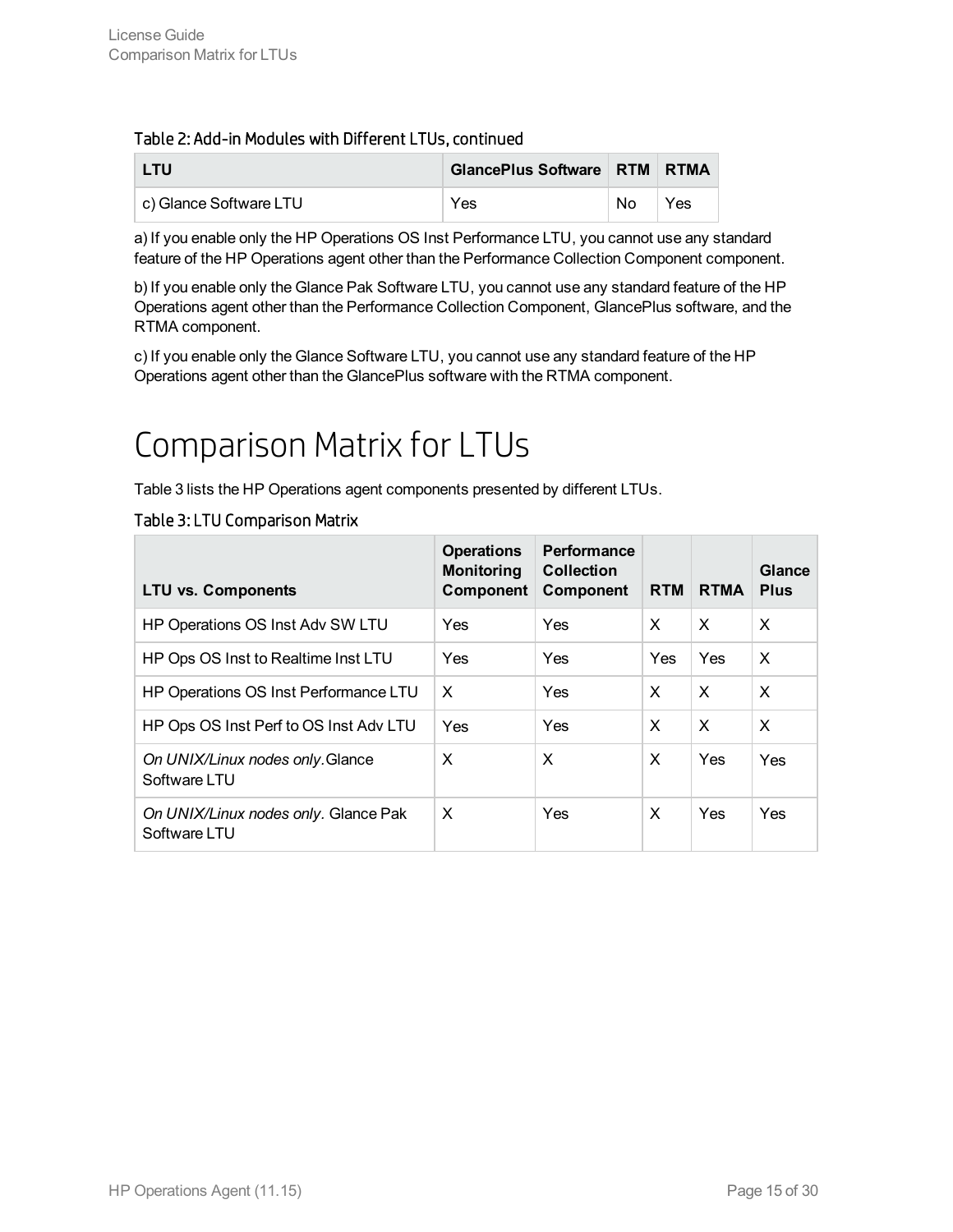# <span id="page-15-0"></span>Chapter 3: Applying a License Using a Profile File

You can set either Evaluation or Permanent licenses by using the profile file on a standalone node or in the remote installation from HPOM management server. Specify the LTUs in the text or configuration file before you start the installation and the required licenses are enabled.

<span id="page-15-1"></span>For more information about profile file, see Installing the HP Operations Agent with a Profile File in the *Installation Guide*.

## Apply Licenses Using a Profile File on a Standalone Node

Before you start the installation on a Windows node or a UNIX/ Linux node, you can specify your license requirement in a text file and the installer uses the same file during the installation process. You can specify the license type and then start the installation.

To apply an evaluation or permanent licenses on a standalone node by using the profile file, follow these steps:

- 1. Log on to the system with the administrator privileges.
- 2. Open the text file and add the LTUs as per your requirement from the following list:
	- set eaagt.license:HP Operations OS Inst Adv SW LTU=PERMANENT or EVALUATION
	- set eaagt.license:Glance Software LTU=PERMANENT or EVALUATION
	- set eaagt.license:HP\_Ops\_OS\_Inst\_to\_Realtime\_Inst\_LTU=PERMANENT or EVALUATION
	- set eaagt.license:HP\_Operations\_OS\_Inst\_Performance\_LTU=PERMANENT\_or EVALUATION
	- set eaagt.license:ALL=PERMANENT/EVALUATION

You can set only the LTUs mentioned in the list in the text file before you start the installation using the profile file.

**Note:** You must add the mentioned LTUs as per your requirement.

If you need to use all the components of the HP Operations agent and not RTM, RTMA, and GlancePlus, then add only set eaagt.license: HP\_Operations\_OS\_Inst\_Adv\_SW\_ LTU=PERMANENT or EVALUATION in the text file.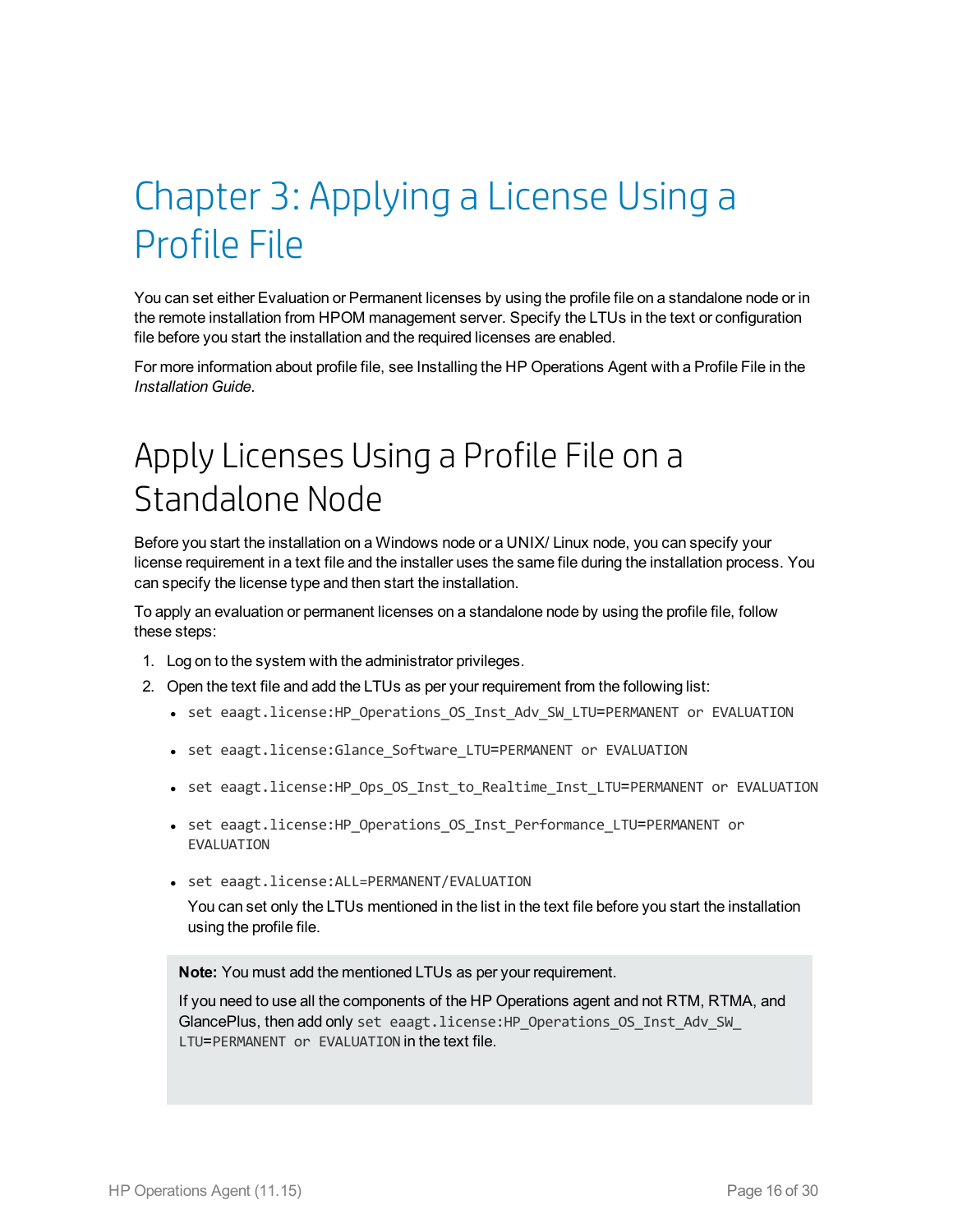If you need to use all the licenses mentioned in the list, add set eaagt. license: ALL=PERMANENT/EVALUATION in the text file. You can set only the LTUs mentioned in the list in the text file before you start the installation.

For more information about LTUs, see LTUs for the HP [Operations](#page-8-0) agent.

- 3. Save the text file.
- 4. Run the following command from the root of the HP Operations agent installation media: **On the Windows node**

```
cscript oainstall.vbs -install -agent -agent profile <path of profile
file>/<profile file name>
```
or

```
cscript oainstall.vbs -i -a -agent profile <path of profile file>/<profile file
name>
```
#### **On the UNIX or Linux node**

```
./oainstall.sh -install -agent -agent_profile <path_of_profile_file>/<profile
file name>
```
#### or

<span id="page-16-0"></span>./oainstall.sh -i -a -agent\_profile <path\_of\_profile\_file>/<profile file name>

## Apply Licenses Using a Profile File Remotely from HPOM for Windows

Before you start the installation, you can specify settings of your choice in a configuration file and use the configuration file during installation. You can specify the license type and then start the installation.

To apply an evaluation or permanent licenses from the HPOM for Windows, follow these steps:

- 1. Log on to the management server as an administrator.
- 2. Collect the sample configuration file from the following location on the management server: %ovsharedir%>\conf\PMAD\agent\_install\_defaults.cfg.sample
- 3. Save the agent install default.cfg.sample as agent install default.cfgin the same location.
- 4. Open the agent install defaults.cfg file with a text editor and add the LTU as per your requirement from the following list:

[eaagt.license]

- HP Operations OS Inst Adv SW LTU=PERMANENT or EVALUATION
- Glance Software LTU=PERMANENT or EVALUATION
- HP Ops OS Inst to Realtime Inst LTU=PERMANENT or EVALUATION
- HP Operations OS Inst Performance LTU=PERMANENT or EVALUATION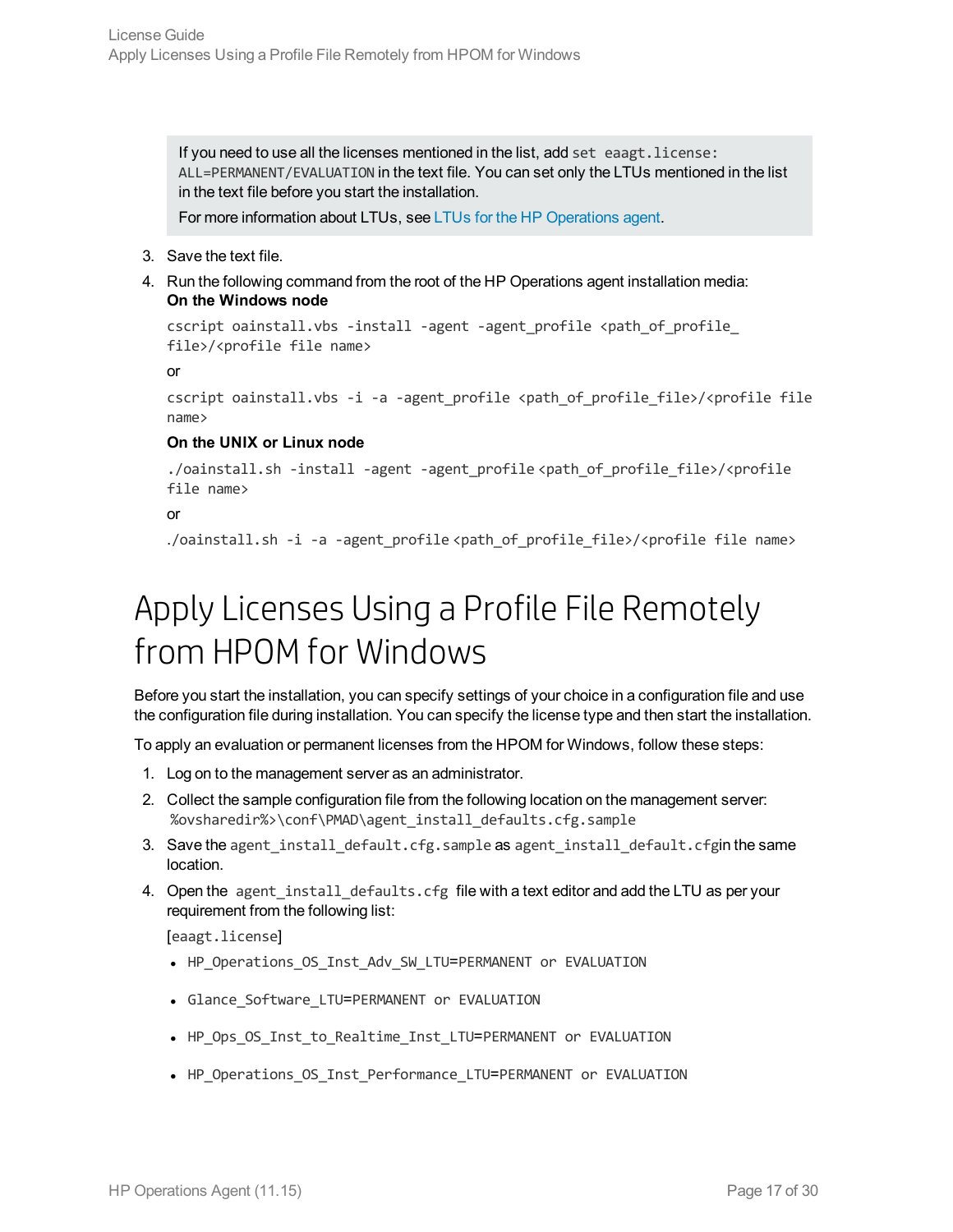• ALL=PERMANENT or EVALUATION

You can set only the LTUs mentioned in the list in the text file before you start the installation using the profile file.

**Note:** You must add LTUs as per your requirement.

If you need to use all the components of the HP Operations agent and not RTM, RTMA, and GlancePlus, then add only set eaagt.license: HP\_Operations\_OS\_Inst\_Adv\_SW\_ LTU=PERMANENT or EVALUATION in the text file.

If you select all the licenses, then add set eaagt.license:ALL=PERMANENT or EVALUATION in the text file.

For more information about LTUs, see LTUs for the HP [Operations](#page-8-0) agent.

5. After updating the licensing settings, start installing HP Operations agent remotely from HPOM console or by using the command line. For more information, see *HP Operations agent Installation Guide, version 11.11.*

## <span id="page-17-0"></span>Apply Licenses Using a Profile File Remotely from HPOM for UNIX or Linux

Before you start the installation, you can specify settings of your choice in a configuration file and use the configuration file during installation. You can specify the license type and then start the installation.

**Note:** If you are using the profile file, you must install the hotfix QCCR1A138587 for HPOM on UNIX/Linux. Contact HP Support to obtain this hotfix. You do not need any additional hotfixes if you are using HPOM for Windows.

To apply an evaluation or permanent licenses from the HPOM for UNIX or Linux, follow these steps:

- 1. Log on to the HPOM for UNIX or Linux with root privileges.
- 2. Collect the sample configuration file from the following location on the management server: /etc/opt/OV/share/conf/OpC/mgmt\_sv/bbc\_inst\_defaults.sample.
- 3. Save the bbc\_inst\_defaults.samplefile as bbc\_inst\_defaultsfile in the same location.
- 4. Open the bbc\_inst\_defaultsfile with a text editor and add the LTU as per your requirement from the following list:

[eaagt.license]

- HP Operations OS Inst Adv SW LTU=PERMANENT or EVALUATION
- Glance Software LTU=PERMANENT or EVALUATION
- HP Ops OS Inst to Realtime Inst LTU=PERMANENT or EVALUATION
- HP Operations OS Inst Performance LTU=PERMANENT or EVALUATION
- ALL=PERMANENT/EVALUATION[If you want to set all LTUs, use this option]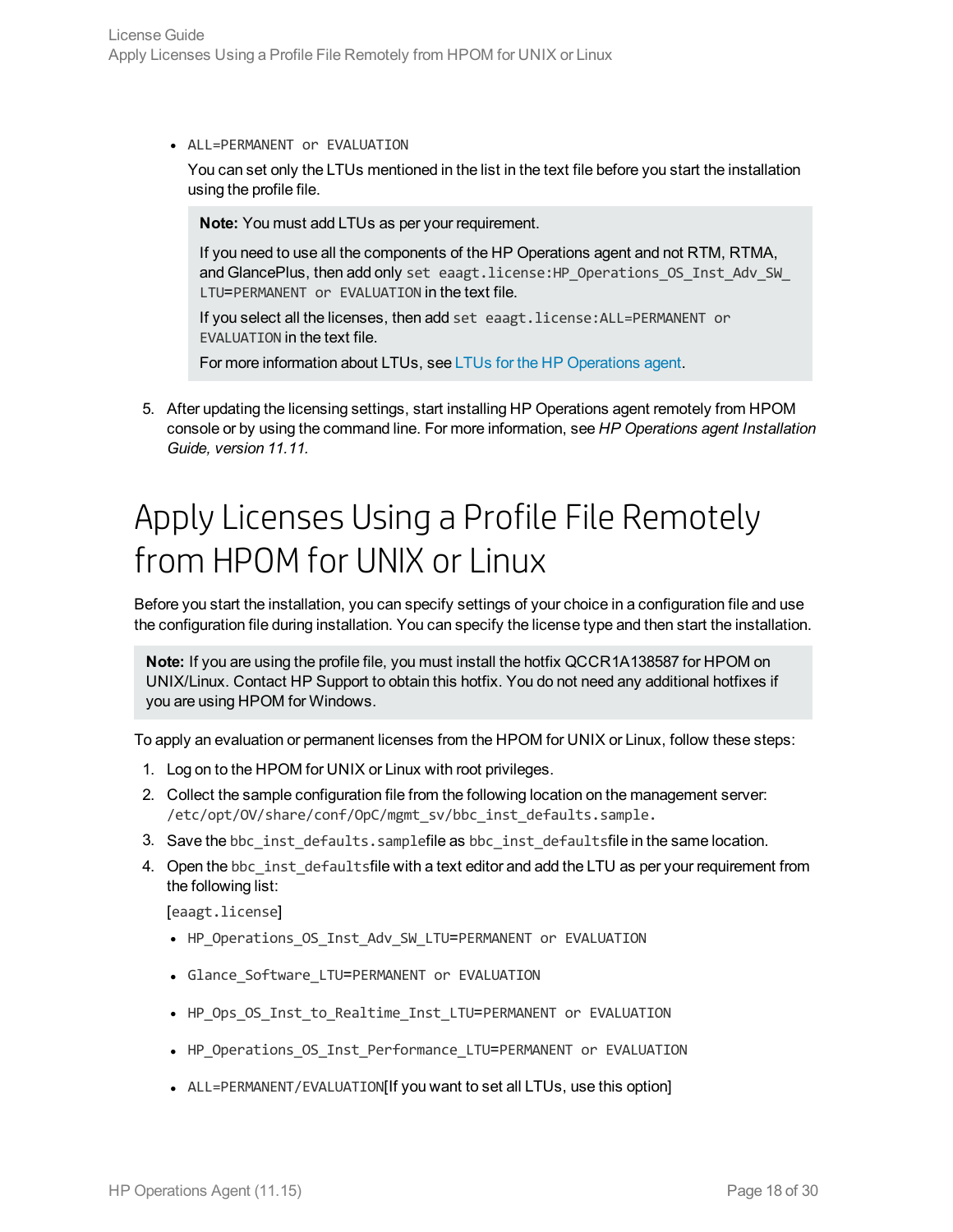**Note:** You must add LTUs as per your requirement.

If you need to use all the components of the HP Operations agent and not RTM, RTMA, and GlancePlus, then add only set eaagt.license:HP\_Operations\_OS\_Inst\_Adv\_SW\_ LTU=PERMANENT or EVALUATION in the text file.

If you select all the licenses, then add set eaagt.license: ALL=PERMANENT/EVALUATION in the text file.

For more information about LTUs, see LTUs for the HP [Operations](#page-8-0) agent.

5. After updating the licensing settings, start installing HP Operations agent remotely from HPOM console or by using the command line. For more information, see *HP Operations agent Installation Guide, version 11.11.*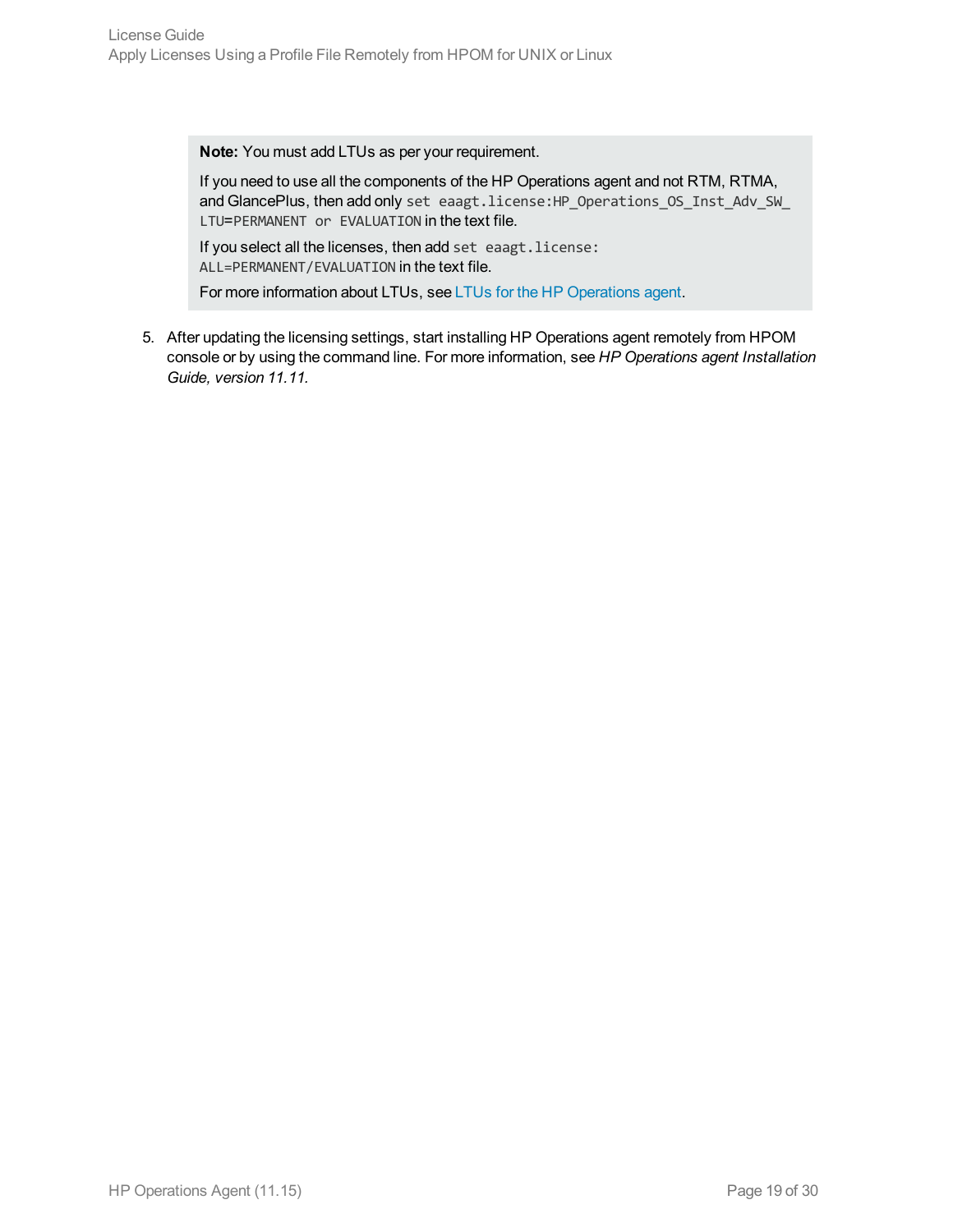# <span id="page-19-0"></span>Chapter 4: Applying an Evaluation or Permanent License

Based on the type of installation, you must set the evaluation license or the permanent license on the node. The evaluation license remains in effect for 60 days after installation, and then the product (with all add-in modules) stops working on the node. To continue working with the product, you must enable a permanent license on the node.

## <span id="page-19-1"></span>Apply Manually on a Node

To apply a permanent or an evaluation license on a standalone HP Operations agent node, follow these steps:

1. Install the HP Operations agent on the node.

You must set the evaluation or permanent licenses to use the HP Operations agent.

**Tip:** If the node resides in an HPOM-managed environment, you can install the HP Operations agent using the -s and -cs options to configure a management server for the node. Use of these options starts the licensing tool to enable the HP Operations OS Inst Adv SW LTU.

- 2. To apply a license, go to the command prompt (shell).
- 3. To enable the appropriate license for an LTU of your choice, do the following:
	- To enable the license for the HP Operations OS Inst Adv SW LTU, run the following command:

oalicense -set -type EVALUATION "HP Operations OS Inst Adv SW LTU"

This command applies the evaluation license for the Operations Monitoring Component and Performance Collection Component of the HP Operations agent. The add-in modules stop functioning after the validity period of the evaluation license expires.

• To use the RTM and RTMA components with the Operations Monitoring Component and Performance Collection Component, run the following command: oalicense -set -type PERMANENT "HP Ops OS Inst to Realtime Inst LTU"

This command upgrades the permanent license for all the HP Operations OS Inst Adv SW LTU to HP Ops OS Inst to Realtime Inst LTU and enables the RTM and RTMA components on the node. The other add-in module (GlancePlus) stops functioning after the validity period of the evaluation license expires.

• To enable the license for the HP Operations OS Inst Performance LTU, run the following command:

oalicense -set -type PERMANENT "HP Operations OS Inst Performance LTU"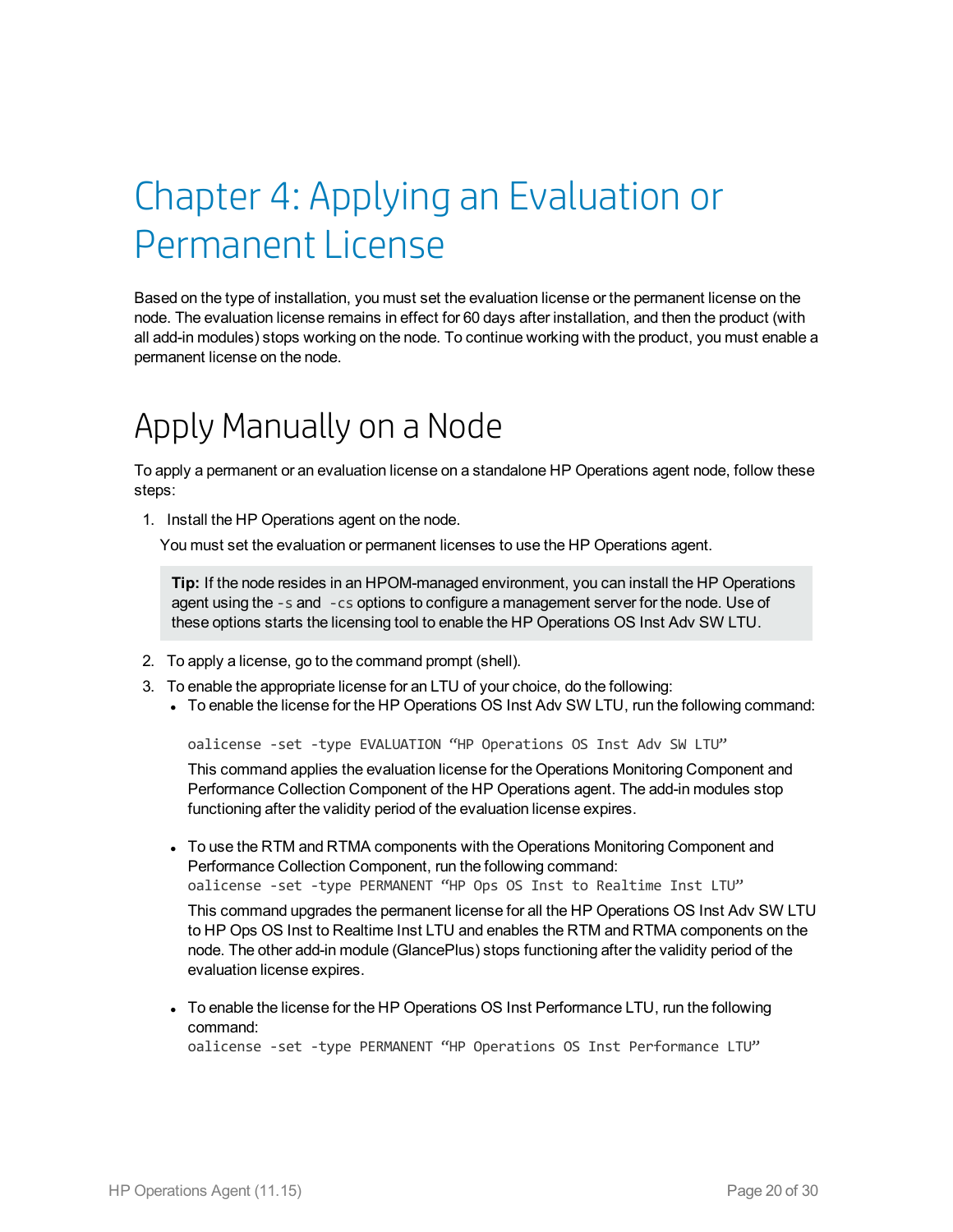This command applies the permanent license for the Performance Collection Component of the HP Operations agent. The Operations Monitoring Component and other add-in modules stop functioning after the validity period of the evaluation license expires.

<sup>l</sup> *On UNIX/Linux nodes only.* To enable the license for the Glance Pak Software LTU, run the following command:

oalicense -set -type PERMANENT "Glance Pak Software LTU"

This command applies the permanent license only to the Performance Collection Component, GlancePlus software, and RTMA component.

<sup>l</sup> *On UNIX/Linux nodes only.* To enable the license for the Glance Software LTU, run the following command:

```
oalicense -set -type PERMANENT "Glance Software LTU"
```
This command applies the permanent license only to the GlancePlus software and the RTMA component on the node.

4. To check the details of LTUs on the node, run the following command:

oalicense -get -all

The command shows the LTU details in the following format:

| <b>LICENSE NAME TYPE</b>                                                       |  | <b>ACTIVATION</b> | <b>EXPIRY</b> | EXTN |  |
|--------------------------------------------------------------------------------|--|-------------------|---------------|------|--|
| The command presents the following details:                                    |  |                   |               |      |  |
| <b>LICENSE NAME:</b> Name of the LTU                                           |  |                   |               |      |  |
| <b>TYPE:</b> Type of the LTU (permanent, evaluation, or extended)              |  |                   |               |      |  |
| <b>ACTIVATION:</b> Date when the LTU was enabled (in the $mm/dd/yyyy$ format)  |  |                   |               |      |  |
| <b>EXPIRY:</b> Validity period of the license (when the type is not permanent) |  |                   |               |      |  |
| <b>EXTN:</b> Count of extending the evaluation license                         |  |                   |               |      |  |
|                                                                                |  |                   |               |      |  |

5. Start all the processes on the node with the following command: opcagt -start

<writer's note- need more infor > If required, you can enable an evaluation license or permanent license on the node in an HPOM-managed environment. To enable an evaluation license on the node, do *one* of the following:

• Log on to the node locally and run the following command:

oalicense -set -type EVALUATION "<LTU\_name>"

- To enable the evaluation license using a tool on multiple nodes, follow these steps:
	- a. Log on to the HPOM management server.
	- b. Create a new tool with the following details:
		- <sup>o</sup> Set the command or tool call to oalicense.
		- <sup>o</sup> Set the parameters to
			- -set -type EVALUATION "<LTU name>"
		- <sup>o</sup> Set the target to the selected node.
	- c. Run the tool on the nodes of your choice.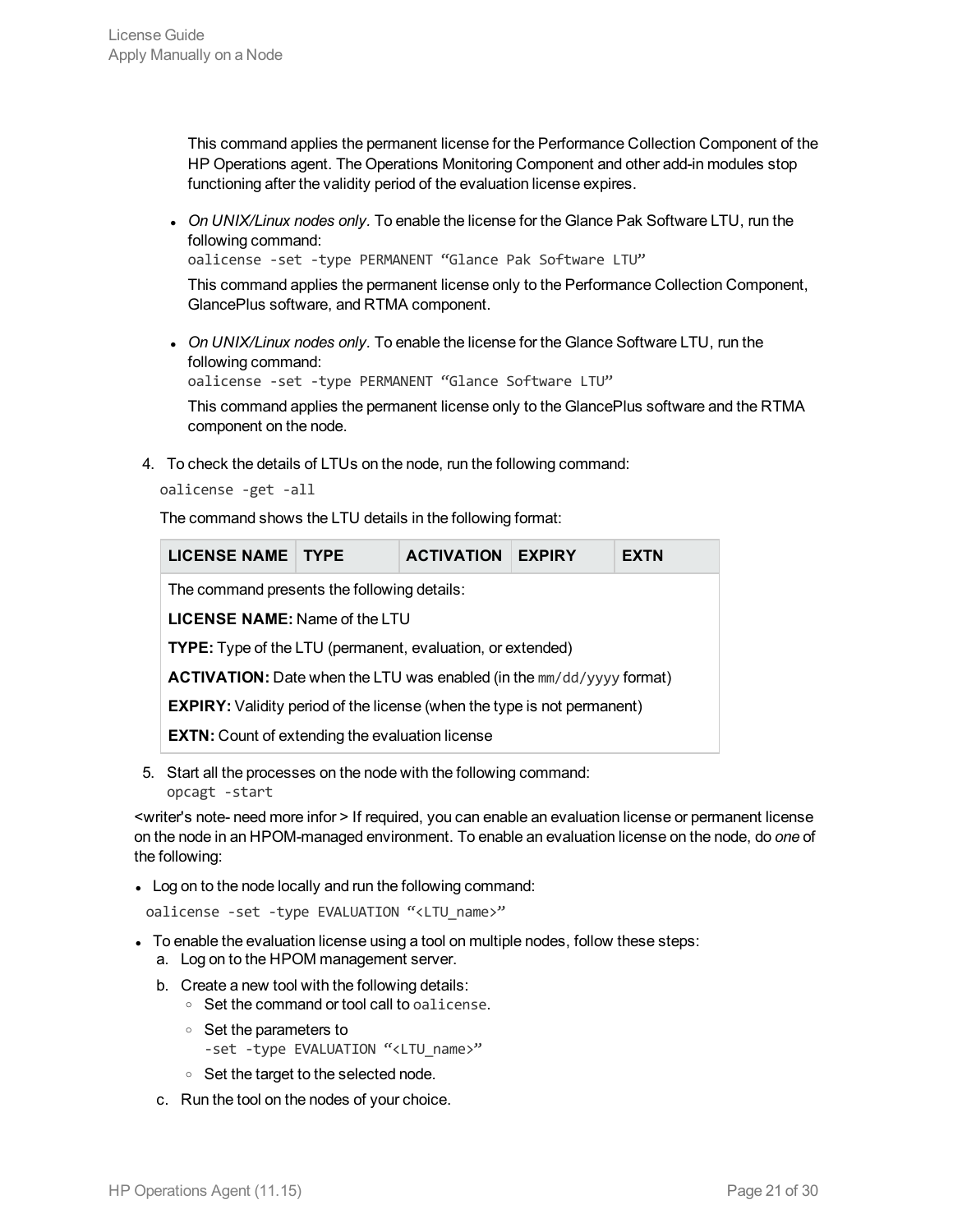### <span id="page-21-0"></span>Example of License Details

You can use the -get option with the oalicense command to view the details of LTUs on a node. You can use the -all option with the -get option to view the details of all LTUs on a node. Alternatively, you can specify an LTU name as an argument to view the details of a particular LTU on the node.

When you run the command oalicense -get "HP Operations OS Inst Adv SW LTU" where the HP Operations OS Inst Adv SW LTU is enabled with the permanent type, the following message appears:

| <b>LICENSE NAME</b>                                       | <b>TYPE</b> | <b>ACTIVATION EXPIRY</b> |                  | EXTN |
|-----------------------------------------------------------|-------------|--------------------------|------------------|------|
| HP Operations OS Inst Adv SW LTU   PERMANENT   09/08/2012 |             |                          | $11/08/2012$ N/A |      |

## <span id="page-21-1"></span>Apply Centrally from a Management Server

If you install the HP Operations agent remotely on a node from the HPOM management server or manually on the node with the management server details, you must set an evaluation or permanent license. If you want to enable a different type of license on the node, you must perform additional steps.

### <span id="page-21-2"></span>Apply from the HPOMfor Windows Console

To enable an LTU other than the default LTUs on the node, follow these steps:

- 1. Log on to the HPOM management server.
- 2. In the console tree, expand **Tools**, and then click **HP Operations Agent**. The list of tools available with the HP Operations agent11.15 deployment package appears in the details pane.
- 3. Launch the Set Realtime Permanent License tool on the nodes where you want to enable the permanent license for the HP Ops OS Inst to Realtime Inst LTU.
- 4. Launch the Set Glance Permanent License tool on the nodes where you want to enable the permanent license for the Glance Software LTU.
- <span id="page-21-3"></span>5. After you launch the tools to apply licenses, you must launch the Restart Agent tool to start the necessary processes on all nodes.

### Apply from the HPOMon UNIX/Linux 9.xx Console

To enable an LTU other than the default LTUs on the node, you must create a tool to run the oalicense command on a node (or a group of nodes). To create a new tool, follow these steps:

- 1. Log on to the HPOM Operational UI.
- 2. In the left pane, select the node or node group where you want to apply the license.
- 3. To enable the permanent license for the HP Ops OS Inst to Realtime Inst LTU, right-click and click **Start > HP Operations-agent > Set Realtime Permanent License**.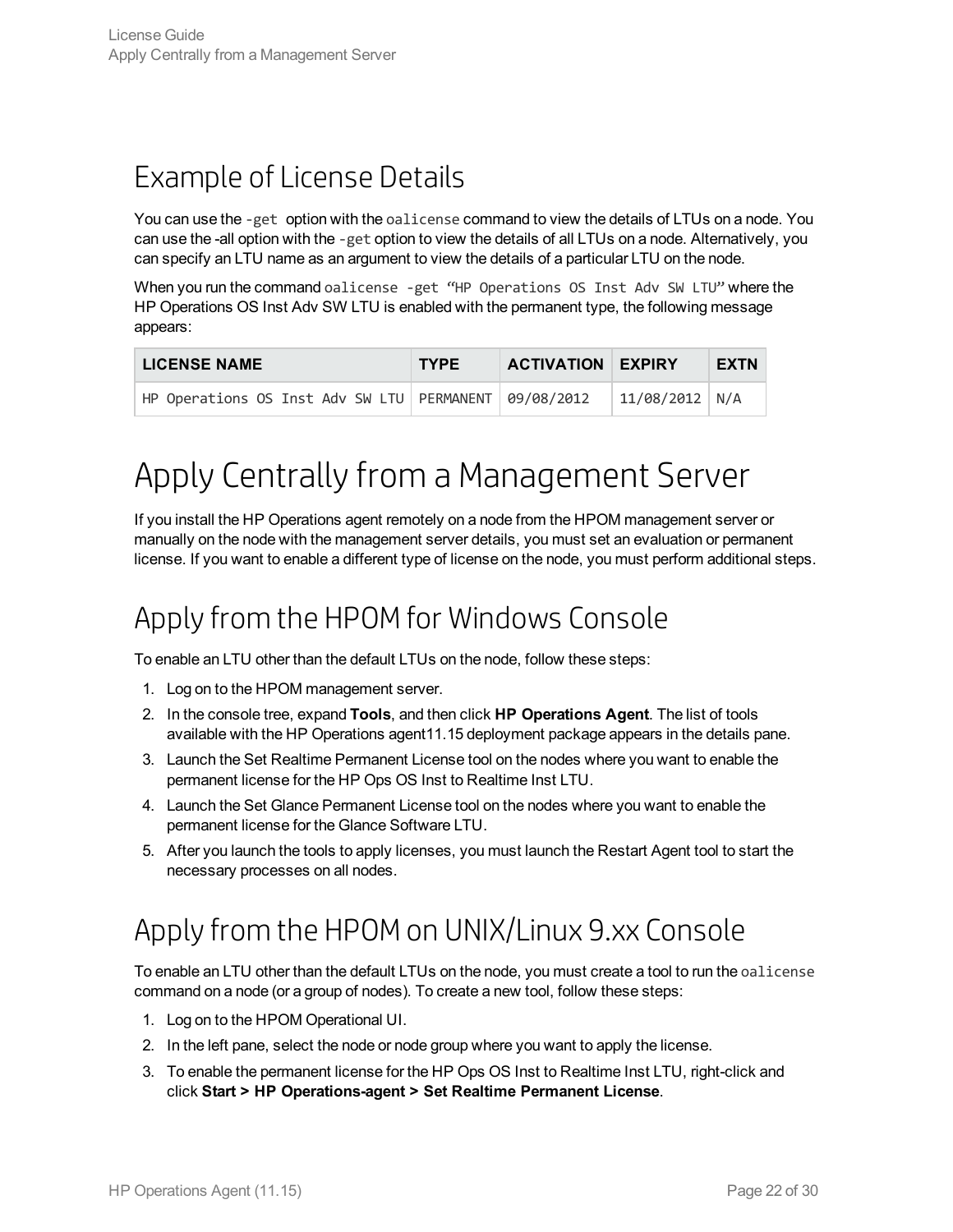- 4. To enable the permanent license for the Glance Software LTU, right-click and click **Start > HP Operations-agent > Set Glance Permanent License**.
- <span id="page-22-0"></span>5. Launch the Restart Agent tool to start the necessary processes on all nodes.

### Apply from the HPOMfor UNIX 8.35 Console

To enable an LTU other than the default LTUs on the node, you must create an application (tool) to run the oalicense command on a node (or a group of nodes). To create a new tool, follow these steps:

- 1. Log on to the HPOM for UNIX server.
- 2. Log on to the HPOM for UNIX console.
- 3. Go to the OVO Application Bank window.
- 4. Click **Actions > Application > Add OVO Application**. The Add OVO Application dialog box opens.
- 5. In the Add OVO Application dialog box, specify the following details:
	- Specify a name in the Application Name box.
	- Type oalicense in the Application Call box.
	- In the Additional Parameters box, type -set -type PERMANENT "HP Ops OS Inst to Realtime Inst LTU" to enable the HP Ops OS Inst to Realtime Inst LTU. Type -set -type PERMANENT "Glance Software LTU" to enable the Glance Software LTU.
	- <sup>l</sup> Select the **Start on Target Node(s) selected by Operator** option.
	- In the Execute as User section, specify the user name and password of the user with which the HP Operations agent is running on the node.
	- <sup>l</sup> Set Presentation to **Window (Output only)**.
- 6. Click **OK**.

<span id="page-22-1"></span>You can now launch the application from the HPOM for UNIX console. After running the application on nodes, you must run the opcagt -start command to start the necessary processes on all nodes.

## Extend the Validity Period of the Evaluation License

You can extend the validity period of the evaluation license by 60 more days. You can extend the validity period of the evaluation license twice, which enables you to evaluate the product for up to 180 days.

To extend the validity period of the evaluation license, follow these steps:

- 1. Log on with the administrative or root privileges.
- 2. Perform one of the following steps: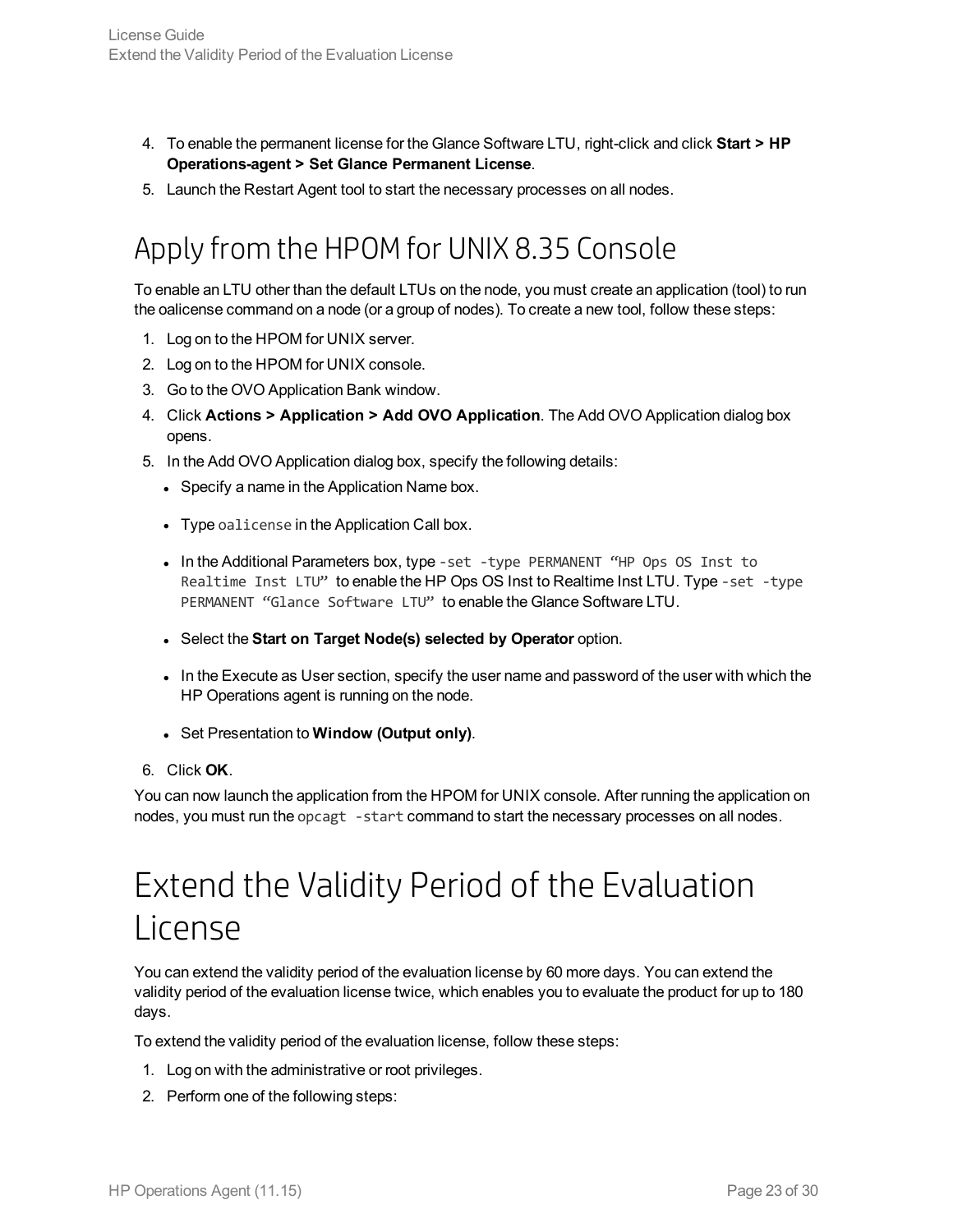- <sup>l</sup> *On Windows* Go to the location %ovinstalldir%bin.
- <sup>l</sup> *On HP-UX, Linux, and Solaris* Go to the location /opt/OV/bin.
- <sup>l</sup> *On AIX* Go to the location /usr/lpp/OV/bin.
- 3. Check the status of the evaluation LTUs by running the following command: *On Windows*

oalicense -get -all

*On UNIX/Linux*

./oalicense -get -all

The command displays the details of all the LTUs that are enabled on the system—including the status of all evaluation licenses. The command shows the details in the following format:

| <b>LICENSE NAME</b> | <b>TYPF</b> | <b>ACTIVATION</b>                     | <b>EXPIRY</b>               | <b>EXTN</b> |
|---------------------|-------------|---------------------------------------|-----------------------------|-------------|
| <ltu name=""></ltu> | EVALUATION  | <installation date=""></installation> | <expiry_date></expiry_date> | 0           |

Note down the evaluation LTUs that you want to use beyond the validity period.

4. *Optional.* Review the output of the command and make sure that the evaluation LTUs (which you are going to extend) were in use for nearly 60 days.

**Note:** If you extend the validity period of an evaluation LTU sooner than 60 days from installation, you will forfeit the use of the LTU for the remaining days before the original 60-day long validity period actually expires. You will be able to use the LTU only for 60 more days without interruptions from the day you extend the evaluation LTU. However, you can extend the validity period of the evaluation LTU for a second time, which will enable you to use the evaluation LTU for another 60 days.

5. Run the following command:

#### *On Windows*

oalicense -extend -type EVALUATION " *<LTU\_Name>*"

#### *On UNIX/Linux*

./oalicense -extend -type EVALUATION " *<LTU\_Name>*"

In this instance:

*<LTU\_Name>* is the name of the LTU.

6. Check the status of the LTUs by running the following command: *On Windows*

oalicense -get -all

*On UNIX/Linux*

./oalicense -get -all

The command shows the details in the following format: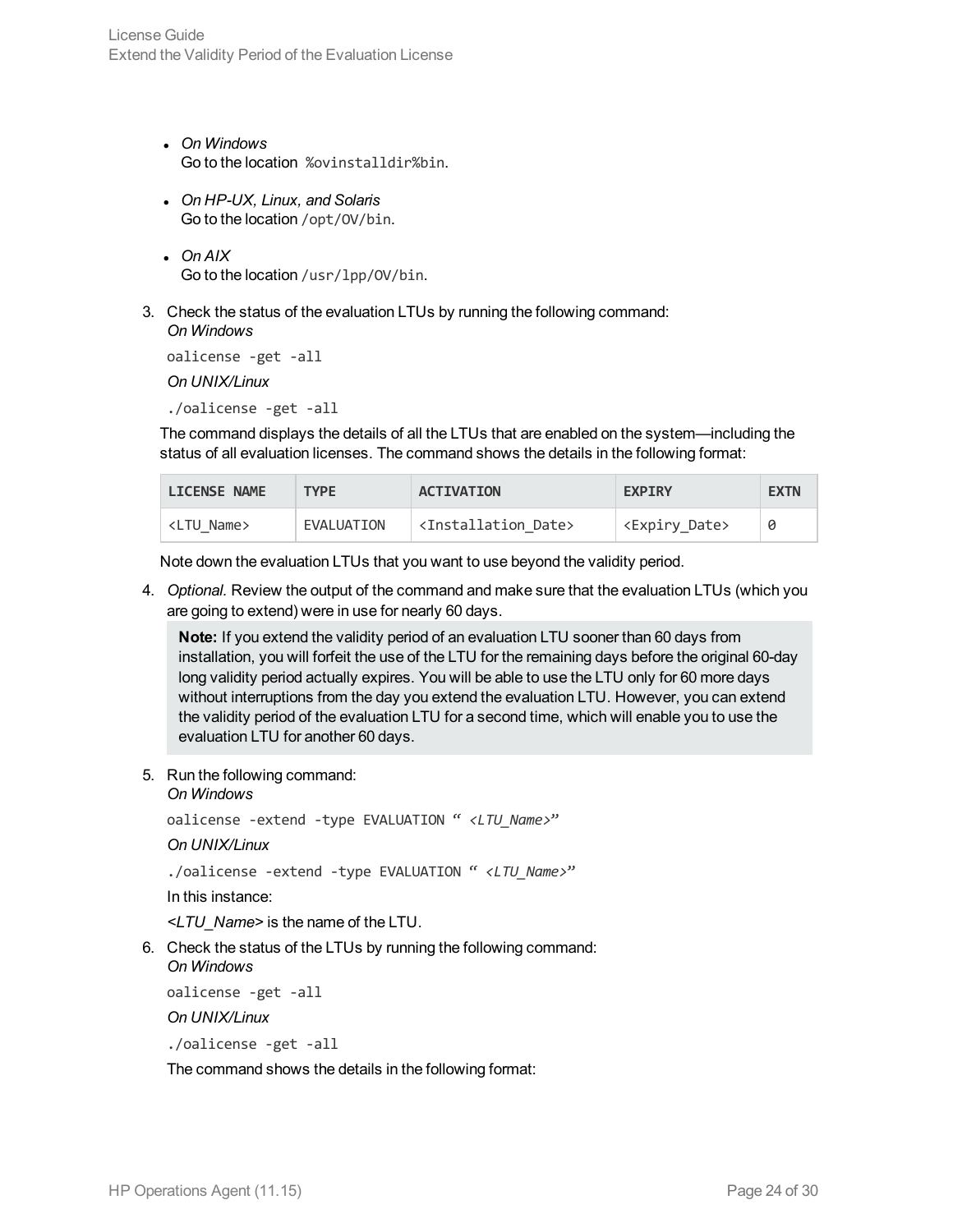| <b>LICENSE NAME</b> | <b>TYPE</b> | <b>ACTIVATION</b>                     | <b>EXPIRY</b>               | <b>EXTN</b> |
|---------------------|-------------|---------------------------------------|-----------------------------|-------------|
| <ltu name=""></ltu> | EVALUATION  | <installation date=""></installation> | <expiry_date></expiry_date> |             |

You will notice that the expiry date of the LTU is shifted by 60 days ahead of the original expiry date. The EXTN columns indicates the extension count of the LTU.

#### **Example**

After installation, the list of enabled LTUs appear in the following format when you run the **oalicense get -all** command:

| <b>LICENSE NAME</b>                                                                 | <b>TYPE</b> | <b>ACTIVATION</b>                          | <b>EXPIRY</b> | <b>EXTN</b> |
|-------------------------------------------------------------------------------------|-------------|--------------------------------------------|---------------|-------------|
| HP Operations OS Instance Software LTU   EVALUATION   03/Jun/2012   02/Aug/2012   0 |             |                                            |               |             |
| HP Glance OS Instance LTU                                                           |             | EVALUATION   03/Jun/2012   02/Aug/2012   0 |               |             |
| HP Operations Real-Time UpG OS<br>Instance Software LTU                             |             | EVALUATION   03/Jun/2012   02/Aug/2012   0 |               |             |

After you extend the HP Operations OS Instance Software LTU for 60 more days, the following output appears when you run the **oalicense -get -all** command:

| <b>LICENSE NAME</b>                                                                                 | <b>TYPE</b> | <b>ACTIVATION</b> | <b>EXPIRY</b>                              | <b>EXTN</b> |
|-----------------------------------------------------------------------------------------------------|-------------|-------------------|--------------------------------------------|-------------|
| HP Operations OS Instance Software LTU   EVALUATION   $\theta$ 3/Jun/2012   $\theta$ 2/Oct/2012   1 |             |                   |                                            |             |
| HP Glance OS Instance LTU                                                                           |             |                   | EVALUATION   03/Jun/2012   02/Aug/2012   0 |             |
| HP Operations Real-Time UpG OS<br>Instance Software LTU                                             |             |                   | EVALUATION   03/Jun/2012   02/Aug/2012   0 |             |

### <span id="page-24-0"></span>Generate Alerts

You can use the -expiryAlerts option with the oalicense command to view the number of days for which the evaluation license will remain valid.

With the help of the ALERT\_LTU\_EXPIRY\_DAYS variable, you can configure the HP Operations agent to send alert messages to the HPOM message browser to notify you about the expiry details of the evaluation agent LTUs that are in effect on the node.

While setting this variable, you must specify three comma separated integer values in the descending order.

For example:

ovconfchg -ns eaagt -set ALERT LTU EXPIRY DAYS DAY1,DAY2,DAY3

The alert messages will arrive in the HPOM console on *DAY1*, *DAY2*, and *DAY3* days before the evaluation LTU expires.

By default, this variable is set to 7, 3, 1.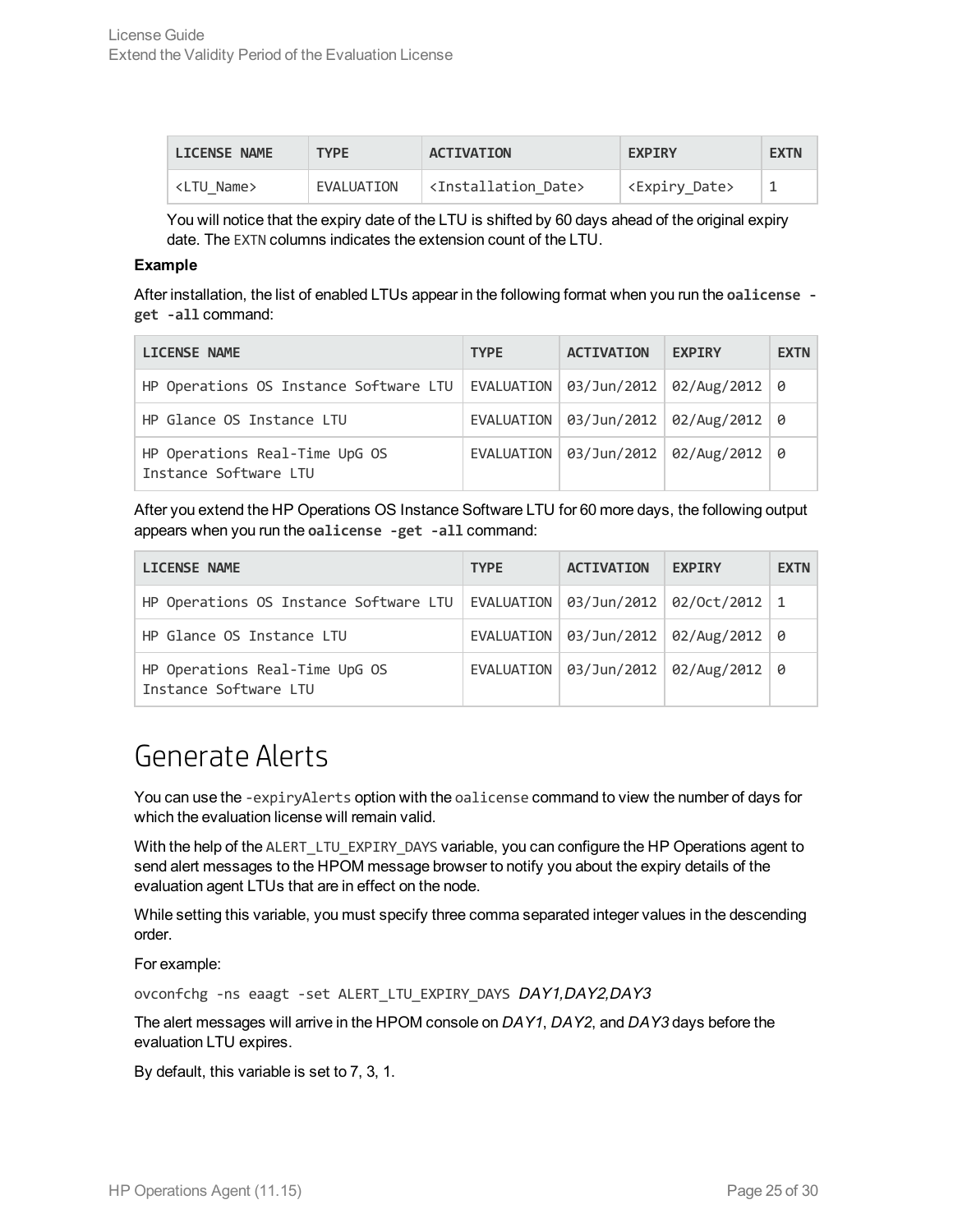# <span id="page-25-0"></span>Chapter 5: Upgrading to the HP Operations Agent 11.15

You can upgrade to the HP Operations agent 11.15 from one product or a combination of the following products:

- HP Operations agent
- HP Performance Agent
- HP GlancePlus

After you perform the upgrade, the old LTU is automatically upgraded to an HP Operations agent LTU. The licensing mechanism automatically detects the old LTU that was in use with the old product, and then upgrades to a new LTU.

Table 4 provides a mapping of the old LTUs against the new LTUs.

| <b>Old LTU</b>                 | Available<br><b>Products/Features</b>                      | <b>New LTU</b>                                  | <b>Available</b><br><b>Products/Features</b>                                                |
|--------------------------------|------------------------------------------------------------|-------------------------------------------------|---------------------------------------------------------------------------------------------|
| GlancePlus LTU                 | <b>HP GlancePlus</b>                                       | <b>Glance Software LTU</b>                      | <b>HP GlancePlus</b><br><b>RTMA</b>                                                         |
| Performance<br>Agent LTU       | <b>HP Performance</b><br>Agent                             | <b>HP Operations OS Inst</b><br>Performance LTU | <b>Performance Collection</b><br>Component                                                  |
| Glance Pak<br>Software LTU     | HP Performance<br>Agent<br><b>HP GlancePlus</b>            | Glance Pak Software LTU                         | $\bullet$ Performance<br><b>Collection Component</b><br><b>RTMA</b><br><b>HP GlancePlus</b> |
| <b>Operations Agent</b><br>LTU | HP Operations agent                                        | HP Operations OS Inst Adv<br><b>SW LTU</b>      | <b>Operations Monitoring</b><br>Component<br>Performance<br><b>Collection Component</b>     |
| OpsPerf Combo<br>LTU           | • HP Operations<br>agent<br><b>HP Performance</b><br>Agent | HP Operations OS Inst Adv<br><b>SW LTU</b>      | <b>Operations Monitoring</b><br>Component<br>Performance<br><b>Collection Component</b>     |

### Table 4: Automatic LTU Upgrade

After automatic upgrade of LTUs, you can use the oalicense tool to apply a different LTU on the node.

**Note:** If you upgrade to the HP Operations agent11.15 by installing the agent remotely from the HPOM console, the HP Operations OS Inst Adv SW LTU (permanent) is enabled on the node.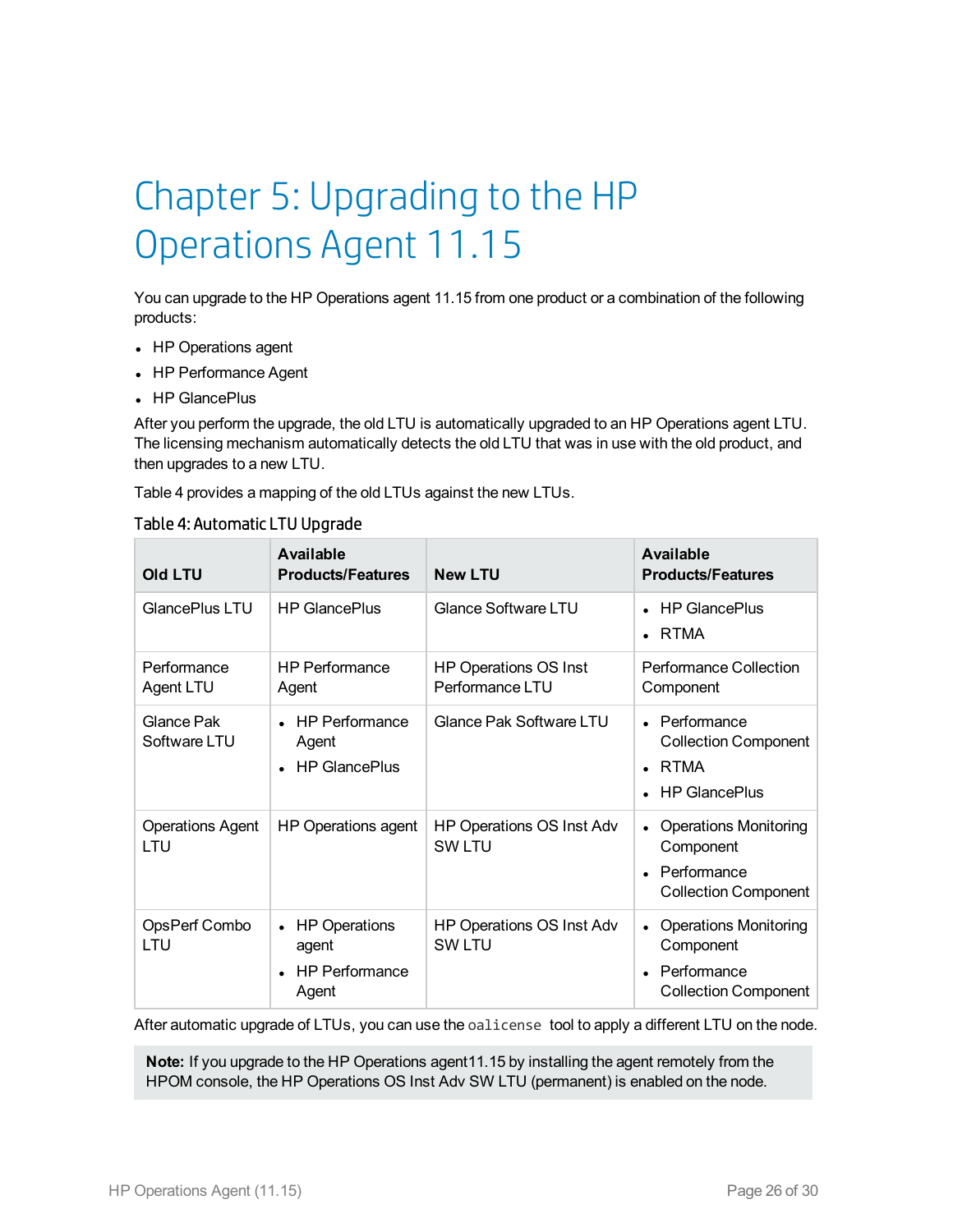## <span id="page-26-0"></span>Chapter 6: Removing a Permanent License

To remove a permanent license from a node, follow these steps:

- 1. Log on to a node where the permanent license is enabled.
- 2. Open a command prompt (shell).
- 3. Run the following command:

oalicense -remove -type PERMANENT *<LTU>*

In this instance, *<LTU>* is the name of the LTU.

The command disables the permanent license for the specified LTUs on the node. To use the components enabled by the LTU again, you must enable the evaluation or permanent license of the LTU on the node by using the oalicense command.

Alternatively, to remove all permanent LTUs, run the following command:

oalicense -remove -type PERMANENT -all

4. Run the following command to start all agent processes:

opcagt -start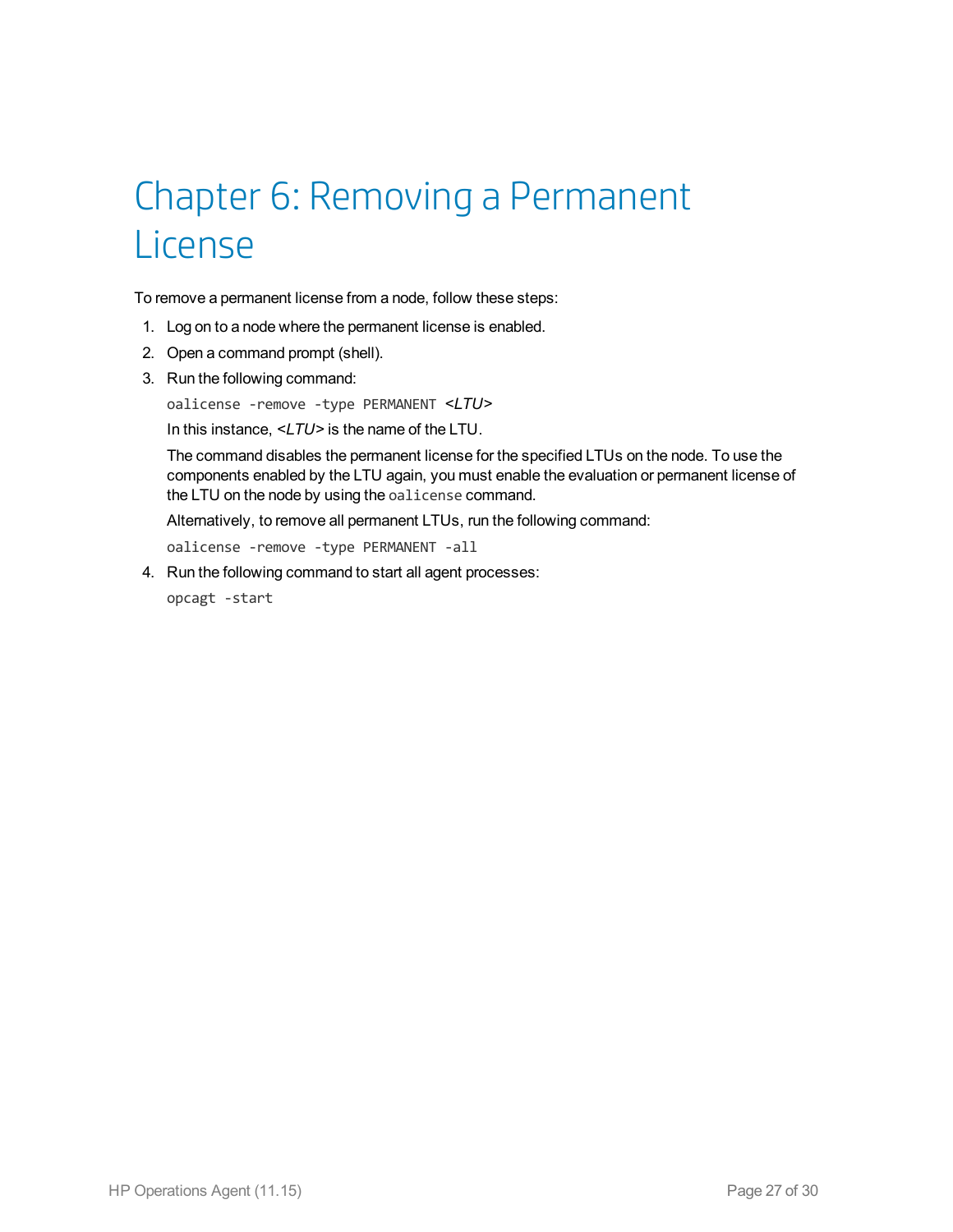# <span id="page-27-0"></span>Chapter 7: Changing the Existing LTU

With the help of the oalicense command, you can change an existing LTU to another one. You can apply more than one LTU on the same node. When you upgrade a node to the HP Operations agent11.15, the upgrade process automatically upgrades the LTU. However, you must use the oalicense tool to enable the RTM and RTMA components on the node in this case.

## <span id="page-27-1"></span>Example 1

### **Changing from the HP Operations OS Inst Adv SW LTU to the HP Ops OS Inst to Realtime Inst LTU**

If you install the HP Operations agent 11.15 from the HPOM console and set the license type as HP Operations OS Inst Adv SW LTU . Now, you want to use the RTM and RTMA components, you must change the HP Operations OS Inst Adv SW LTU to the HP Ops OS Inst to Realtime Inst LTU. To change to the HP Ops OS Inst to Realtime Inst LTU, follow these steps:

1. After installing the HP Operations agent, view the existing LTU with the following command on the node:

oalicense -get -all

2. Apply the HP Ops OS Inst to Realtime Inst LTU with the following command: oalicense -set -type PERMANENT "HP Ops OS Inst to Realtime Inst LTU"

<span id="page-27-2"></span>The command upgrades the LTU to the HP Ops OS Inst to Realtime Inst LTU. As a result, you can use the RTM and RTMA components with the HP Operations agent.

### Example 2

### **Changing from the Glance Software LTU to Glance Pak Software LTU**

*On UNIX/Linux nodes only.* If you upgrade an older version of HP GlancePlus to the HP Operations agent11.15, the LTU gets automatically upgraded to the Glance Software LTU. If you want to use the features of the HP Operations agent11.15 along with HP GlancePlus 11.15, follow these steps:

1. After upgrading to the HP Operations agent11.15, view the existing LTU with the following command on the node: oalicense -get -all

The command lists only the Glance Software LTU.

2. Apply the Glance Pak Software LTU with the following command: oalicense -set -type PERMANENT "Glance Pak Software LTU"

The command enables the Glance Pak Software LTU.

3. View the list of LTUs with the following command: oalicense -get -all

The command lists the following LTUs: Glance Software LTU and Glance Pak Software LTU.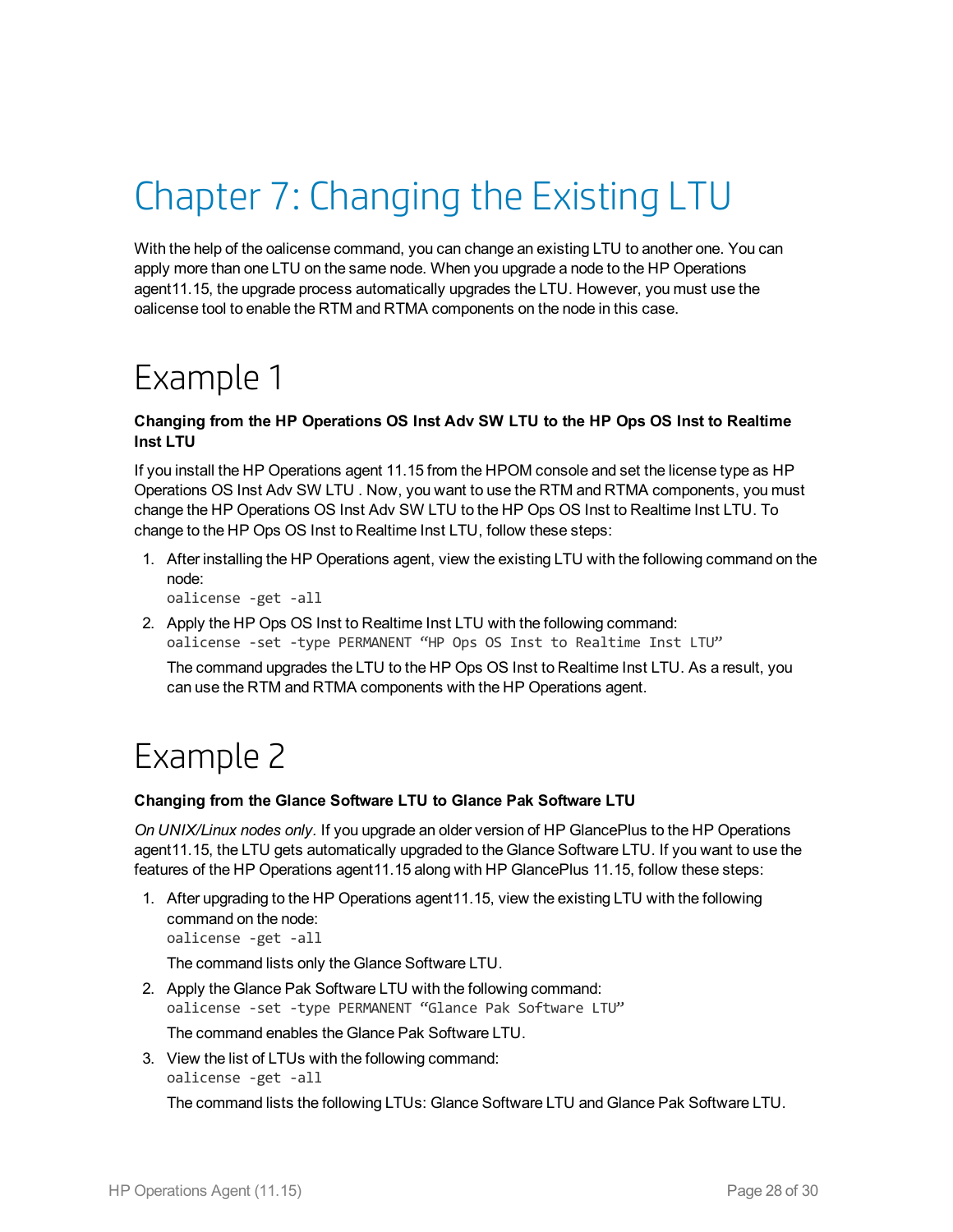4. Since the Glance Pak Software LTU combines the features of HP GlancePlus 11.15 with the Performance Collection Component, you can remove the Glance Software LTU. To remove the Glance Software LTU, run the following command: oalicense -remove –type PERMANENT "Glance Software LTU"

HP Operations Agent (11.15) CHE STATE CONTROLLER PAGE 29 of 30